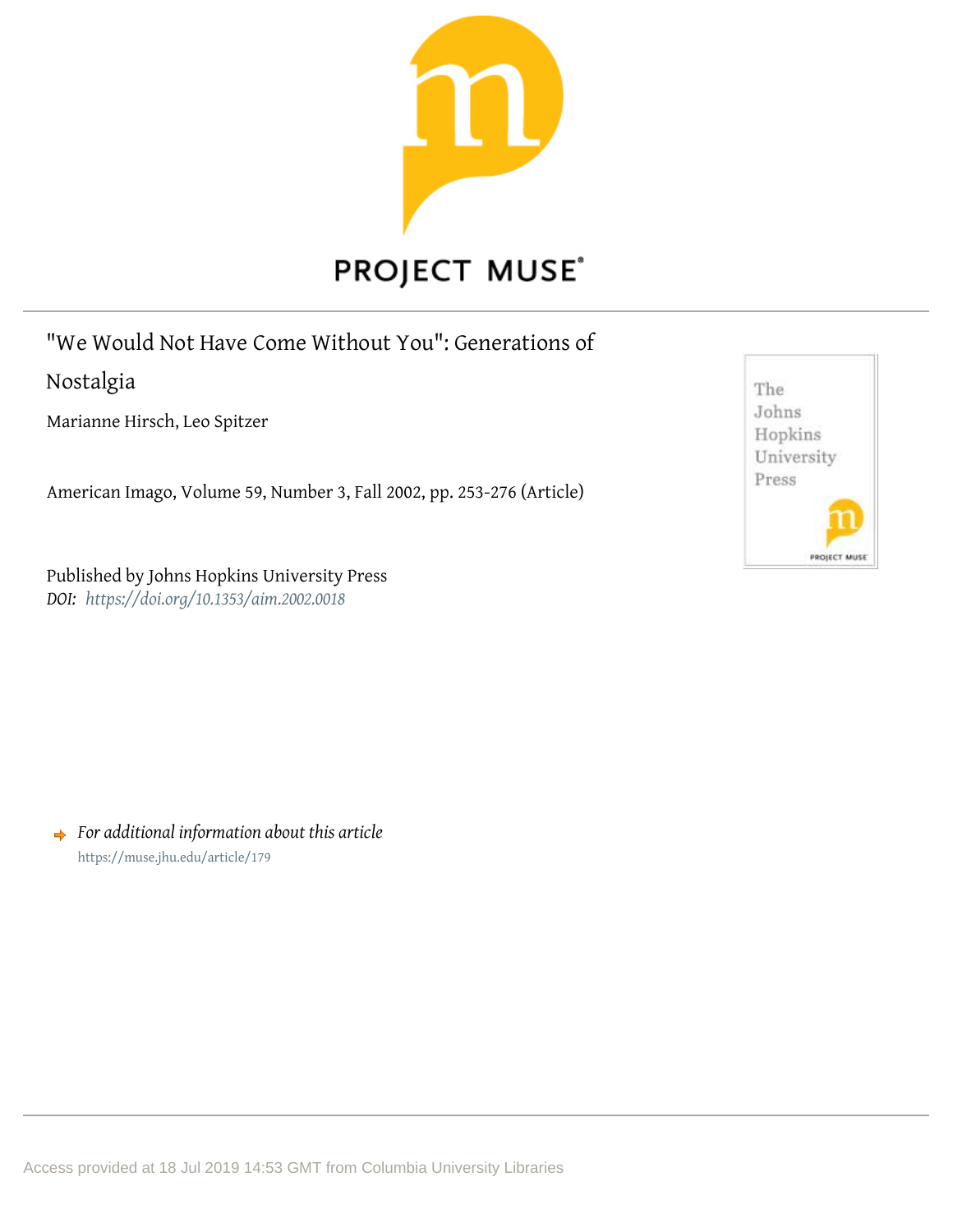# MARIANNE HIRSCH & LEO SPITZER

# **"We Would Not Have Come Without You": Generations of Nostalgia**

"Czernovitz expelled its Jews, and so did Vienna, Prague, Budapest, and Lemberg. Now these cities live without Jews, and their few descendants, scattered through the world, carry memory like a wonderful gift and a relentless curse. For me, too, the childhood home is that 'black milk'—to use the expression of Paul Celan which nourishes me morning and evening while at the same time it drugs me."

—Aharon Appelfeld, "Buried Homeland"

"*In der Luft da bleibt deine Wurzel, da in der Luft*" ("In the air your root remains, there in the air.") —Paul Celan, "The No-One's Rose"

We dedicate this paper to the memory of Rosa Roth Zuckermann, whose lessons about courage and survival have deeply enriched our lives. Her hospitality, along with that of Felix and Marina Zuckermann and Matthias Zwilling, during our 1998 visit to Chernivtsi embodied its continuity with the lost Czernowitz. We would also like to thank Lotte, Carl, and Lilly Hirsch for their helpful and intense conversations about a painful past.

#### **Resistant Nostalgia: "Where Are You From?"**

On our first walk through the city once called Czernowitz, a woman stopped us on the street. In a mixture of Russian and Yiddish, she asked Marianne's mother, Lotte: "Where are you from?" With our cameras and maps, we were obvious tourists, and she no doubt wondered whether we were coming from Germany, Israel, or the United States. In response, Lotte pointed, emphatically, to the ground: "From here, Czernowitzer." It was the first time in our memory that this

*American Imago*, Vol. 59, No. 3, 253–276. © 2002 by The Johns Hopkins University Press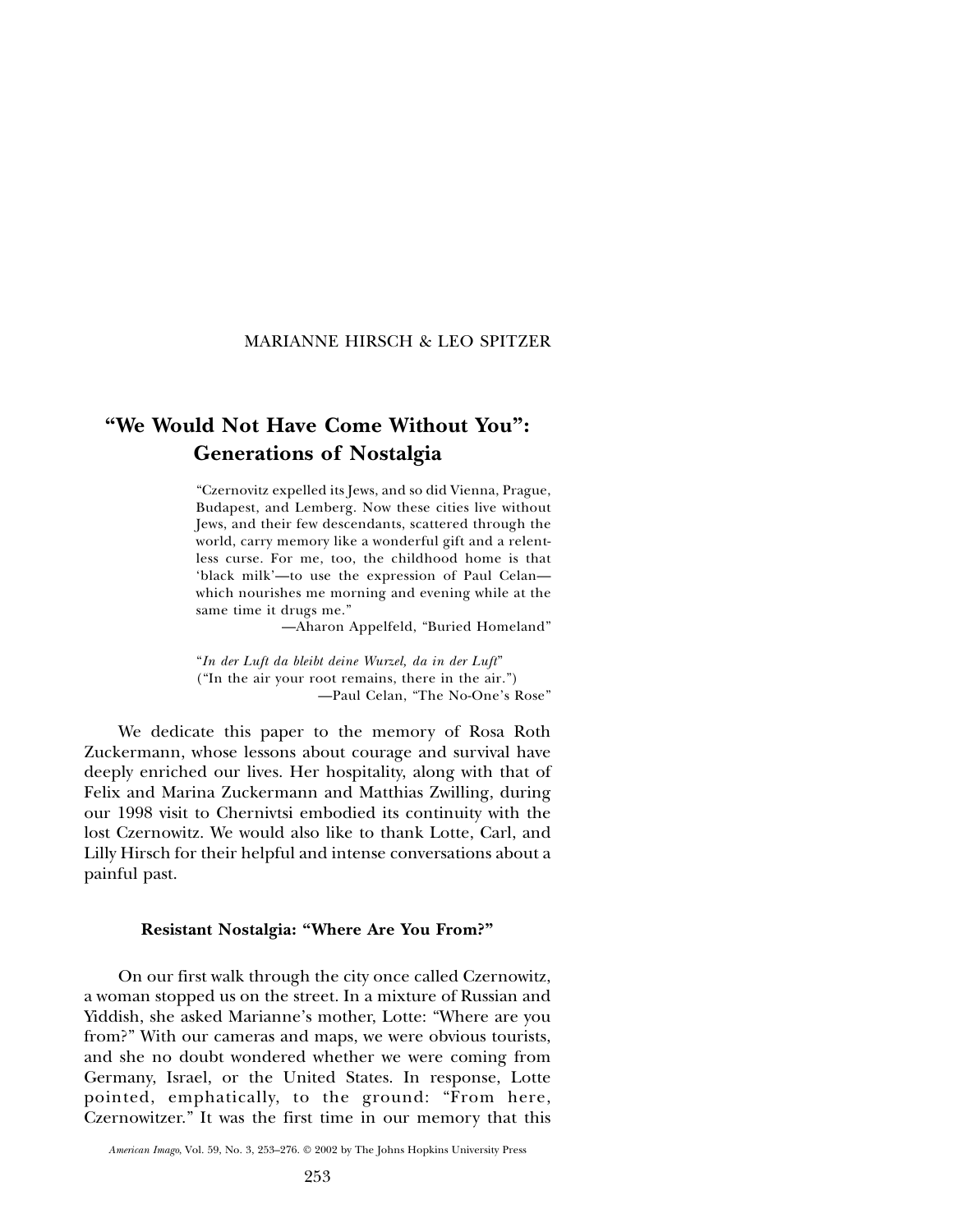simple question, "Where are you from?" evoked such a brief, clear-cut response. Three words. "From here, Czernowitzer." Usually, it has required a long-winded, complicated narrative, if not an entire history and geography lesson.

At the present time, of course, Czernowitz is nowhere—a place that cannot be found in any contemporary atlas. It ceased to exist as a political entity long ago, in 1918 (the year Lotte Hirsch was born), with the collapse of the Austro-Hungarian Habsburg Empire. Nowadays, its name is Chernivtsi, and it is located in the southwestern region of Ukraine, on the river Prut, some fifty kilometers north of the Romanian border. After the First World War, when it fell under the rule of Greater Romania, it was called Cernăuți; and subsequently, under Soviet rule after the Second World War, Chernovtsy.

For Lotte and Carl Hirsch, however, and for all the surviving Jews of their generation who were born there but who are now dispersed throughout the world, the place has forever remained Czernowitz—the "Vienna of the East" and capital of Bukowina, an outlying province of the Habsburg Empire. It is a city in which (in the words of its most famous poet, Paul Celan) "human beings and books used to live"  $(2001, 395).$ <sup>1</sup> The long imperial connection of Czernowitz with Vienna and their own whole-hearted embrace of the German language, its literature, and the social and cultural standards of the Austro-Germanic world are for the Hirschs and their fellow refugees intimately intertwined—a core constituent of their identity. They, like their parents and grandparents, had accepted the premise inherent in the century-long process of Jewish emancipation and acculturation to Germanic culture that had taken place in lands once ruled by the Habsburgs. Its basis was that one could remain a Jew in religious belief while also becoming culturally, economically, and politically integrated within the dominant social order. Karl-Emil Franzos, Bukowina's first internationally famed German-language writer, best characterizes the complicated cultural identity of most assimilated Czernowitz Jews at the end of the nineteenth century: "I wasn't yet three feet tall when my father told me: 'Your nationality is neither Polish, nor Ruthenian [i.e., Ukrainian], nor Jewish-you are German.' But equally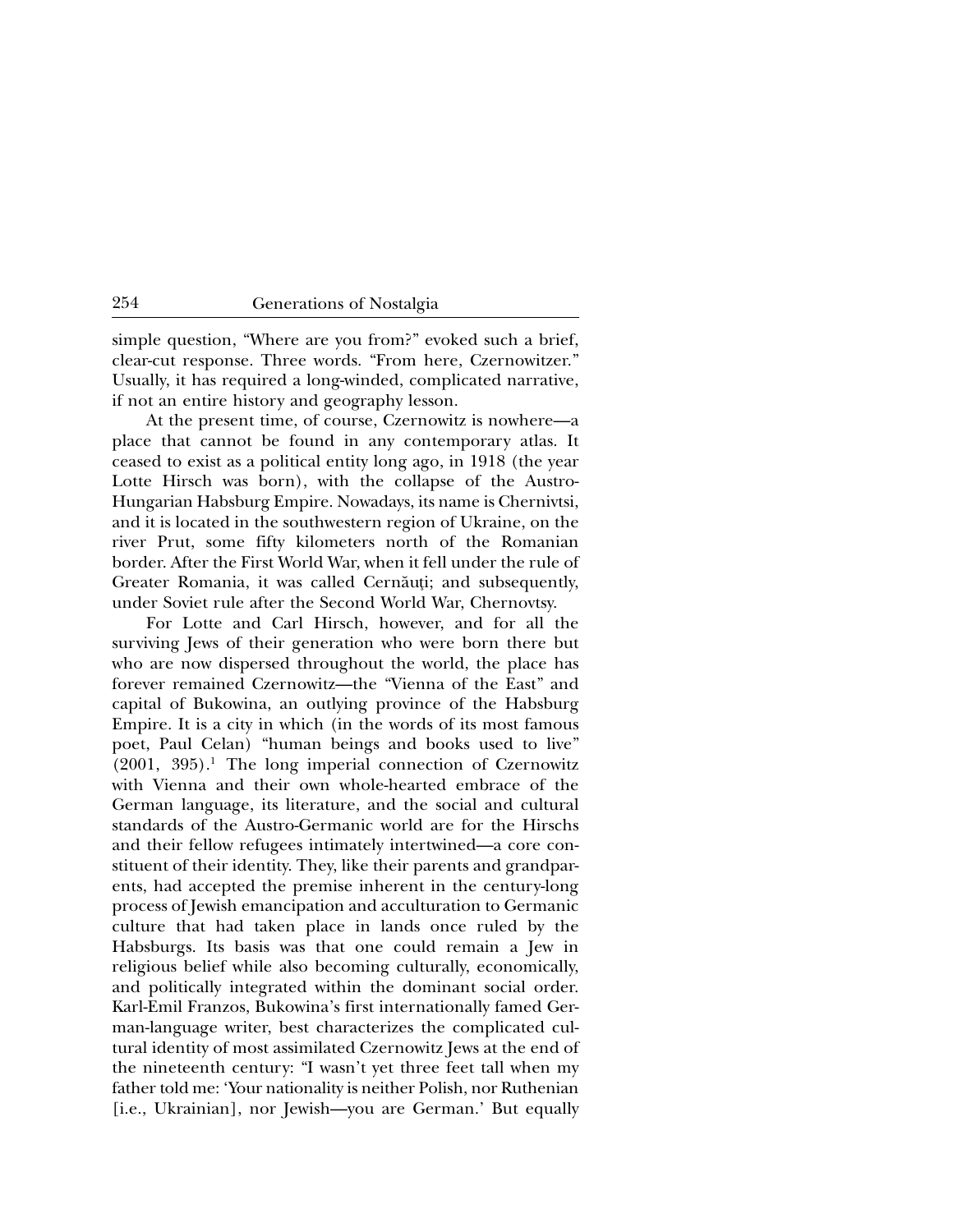often he said, even then: 'According to your faith you are a Jew'" (cited in Wichner and Wiesner 1993, 3). Indeed, even after the annexation of Bukowina by greater Romania in 1918 and the institution of a policy of "Romanianization," a predominant segment of the Jewish population of the city and region remained devoted to the German language and its culture. Czernowitz, the city, with its Viennese-inspired architecture, avenues, parks, and cafes, remained a physical manifestation of this persistent allegiance to a bygone Austrian imperial past.

The continuing vitality of this identification is not surprising. It attests to the positive connection many of Czernowitz's Jews had drawn between Jewish emancipation and assimilation into the imperial Habsburg realm, and to the significant social, political, and cultural rewards that this process had yielded. For the majority of Jews in Bukowina, Romanian rule closed the doors to rights and opportunities that they had enjoyed for decades under the Austrians. Despite antisemitic eruptions and the rise of Nazism in German-speaking Central Europe, it was after all in Romania, not Austria or Germany, where antisemitic legal restrictions were imposed and discrimination flourished after the end of the First World War (Ioanid 2000, ch. 1). For several years after Romania gained control of the area—until 1924—Jews in Bukowina were denied the full citizenship rights they had long enjoyed under Austrian rule, and their legal definition and exclusion as "foreigners" greatly inhibited, if it did not prevent, their cultural integration and social advancement. In this context, the German language with which they communicated with each other, and the Austro-German-Jewish cultural background they shared, provided Jewish people with an alternative basis of continuing group identity. "In spirit," the poet Rose Ausländer maintains, "we remained Austrians; our capital was Vienna and not Bucharest" (cited in Gottzmann 1991, 209).

It is perhaps this point that is most startling and in need of emphasis: even when political reality indicated otherwise, the Jews of Bukowina *kept alive an idea* of a pre-First World War city and culture in which German literature, music, art and philosophy flourished among its intelligentsia. Instead of the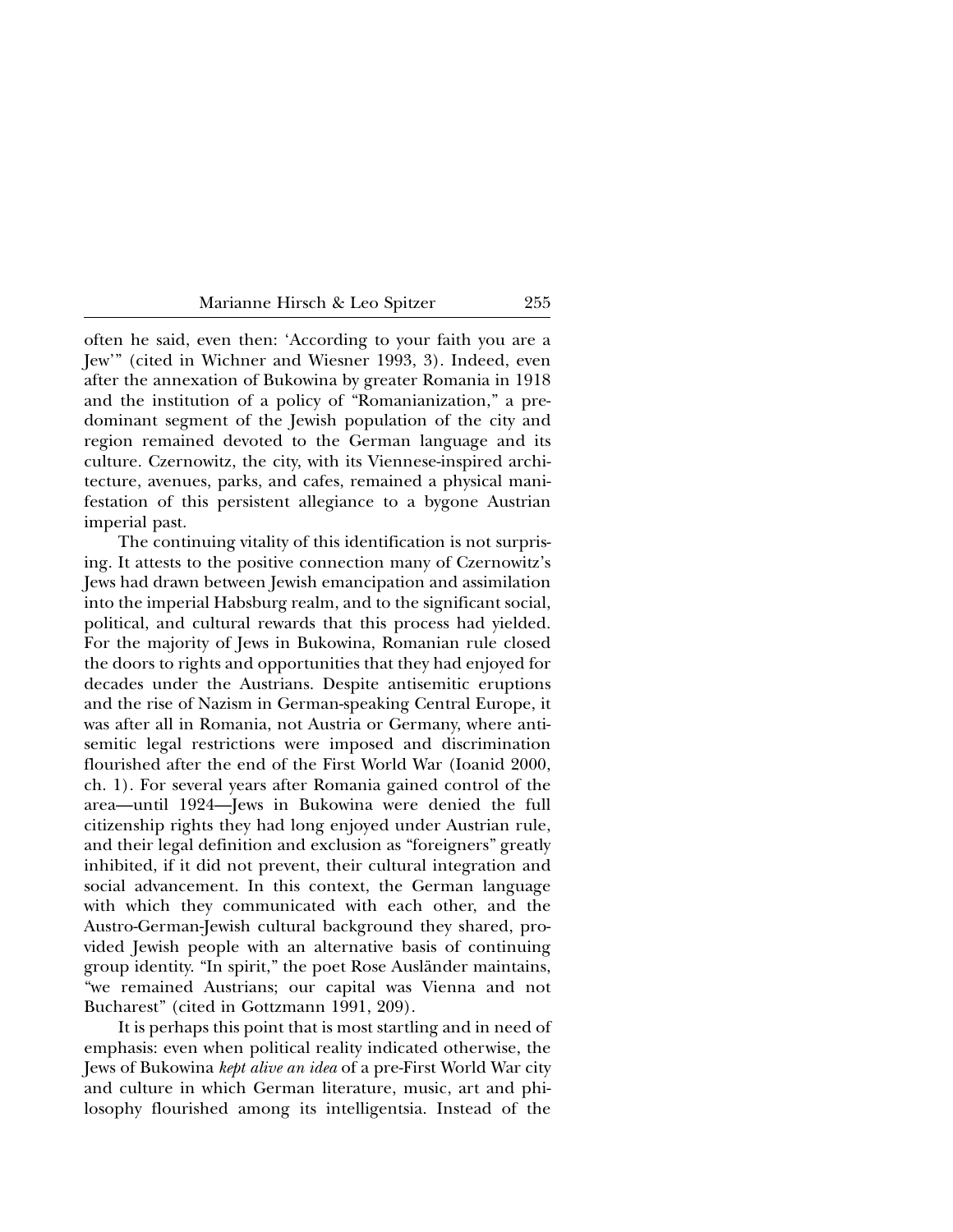Cernăuți in which they now lived, they continued to nourish and perpetuate the notion of "Czernowitz" as it had been transmitted to them physically and in cultural memory. The world in which Lotte and Carl Hirsch and their contemporaries grew up was thus already shaped by "postmemory"—that is, a mediated relation to (in Stefan Zweig's phrase) a lost "world of yesterday" that they themselves had inherited from parents and grandparents who had enjoyed the benefits of Jewish life under the Habsburgs.<sup>2</sup> If, in their youth, they held on to that world nostalgically, it was not simply to mourn or to reconstitute what they believed to have been a "better" imperial past. It was also one of the ways in which they resisted Romanianization and its increasing social, political, and intellectual restrictions.3 In this sense, their "resistant nostalgia" reflected what Svetlana Boym has characterized as the longing inherent in all nostalgic constructions "for a home that no longer exists or *has never existed*" (2001, xiii).

At the same time, however, Czernowitz/Cernăuți was also that place in which Carl and Lotte, like their contemporaries, had suffered antisemitic persecution, Soviet occupation, internment in a Nazi ghetto, the yellow "Jew" star—and where the two of them, managing to escape deportation, had survived the Holocaust. Of the more than 120,000 Jews who had inhabited Bukowina at the start of World War II, fewer than 40,000 were alive at its conclusion. When Lotte and Carl moved away in 1945 from what had become Soviet-ruled Chernovtsy, they thought it was forever. They also knew that the place they had considered their homeland had definitively been taken from them. Czernowitz and Bukowina, now twice lost, came to persist only as a cultural landscape, deterritorialized, diasporic—an idea of a city and place less and less connected to its geographical location and ever more tenuously dependent on the vicissitudes of personal, familial, and cultural memory.

And yet, in September 1998, Lotte and Carl Hirsch and the two of us—parents accompanied by their daughter and son-in-law—made a "return" journey to the place itself. But why return? Why go at all to this place that for Carl and Lotte had been, in Eva Hoffman's words, "home in a way, but . . . also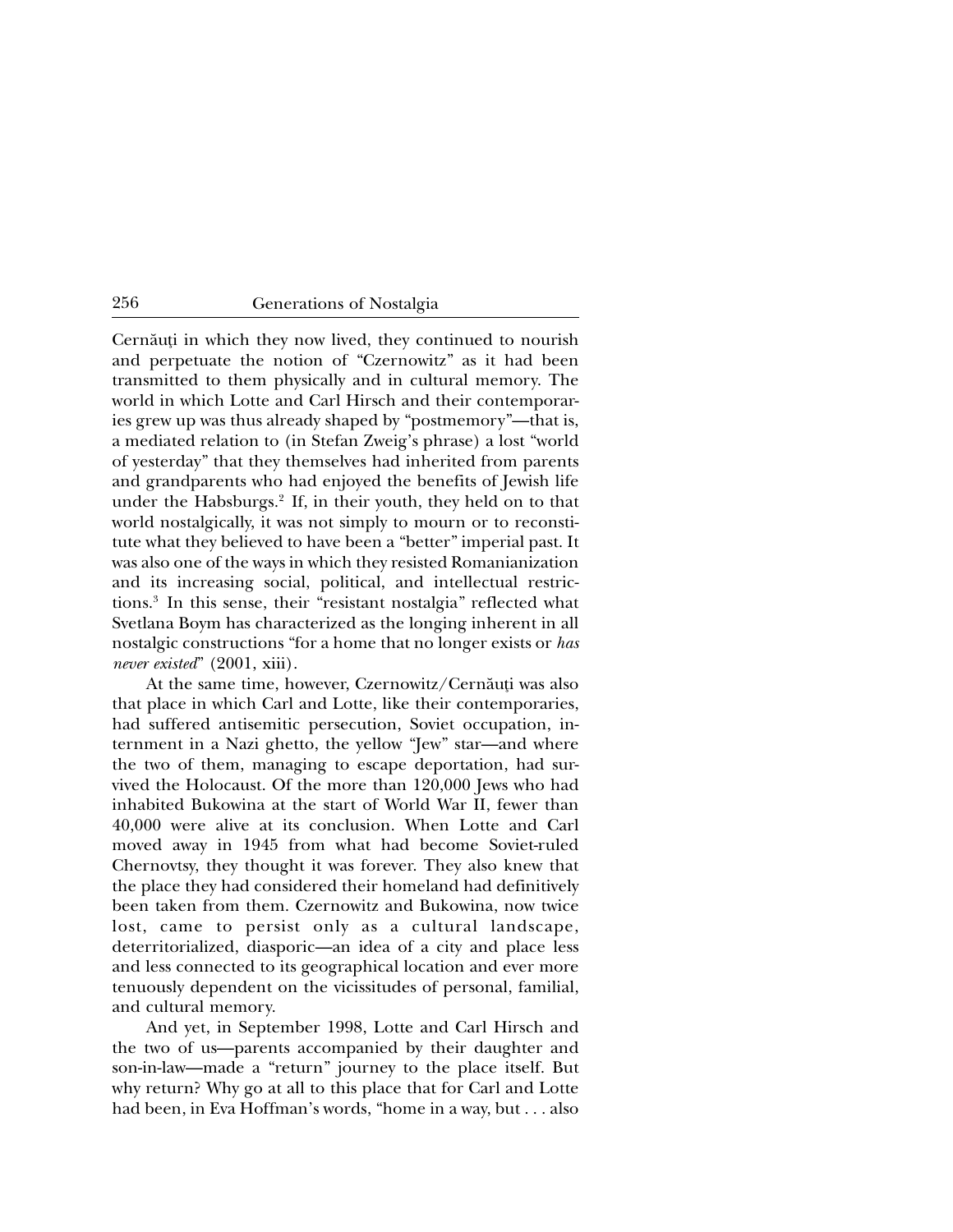hostile territory?" (1989, 84). Survivors of the Holocaust transmit to their children layered memories of "home" made up of nostalgic longing as well as negative and critical recollections. "My feelings about returning to Czernowitz are ambivalent," Carl (1998) said to us shortly before setting off on our journey. "Is Czernowitz our *Heimat*? The events that took place there—that we lived through especially in the war years—call that into question. . . . The truth of the matter is, we would not have decided to go back there now if it were not for Marianne. Marianne doesn't have a home, so we want to show her ours, because ours is also in some ways hers. We didn't have money there, but we had a very happy childhood. . . . The friendships we made were powerful. They stayed strong through life. We shared experiences and culture. We were like brothers, my Czernowitz friends and I. . . . There are probably not many places in the world that have produced such close fellow feelings among its émigrés. I am curious to see what has become of all of this."

Recorded in Frankfurt on the eve of return—at the moment of anticipation—these remarks suggest some of the complex factors that motivate the exile-refugee's return to the place that was once home. They blend affirmation, sorrow, and curiosity with the desire to pass on a sense of *Heimat* to a daughter born and raised elsewhere, in emigration. But what happens during the return journey itself, at the site? What narratives are generated when the present intrudes upon the past? What can these narratives tell us about the persistent and shifting shapes of nostalgia in the face of trauma? And what of the children of exiles-refugees who "return" to a "home" where they have never been before? How do they receive and in turn transmit the conflicting memories generated through their own act of witnessing?

# **Ambivalent Nostalgia/Negative Memory**

Nowadays it may strike us as no more than curious that nostalgia (from the Greek *nostos*, to return home, and *algia*, a painful feeling) was considered a debilitating, sometimes fatal,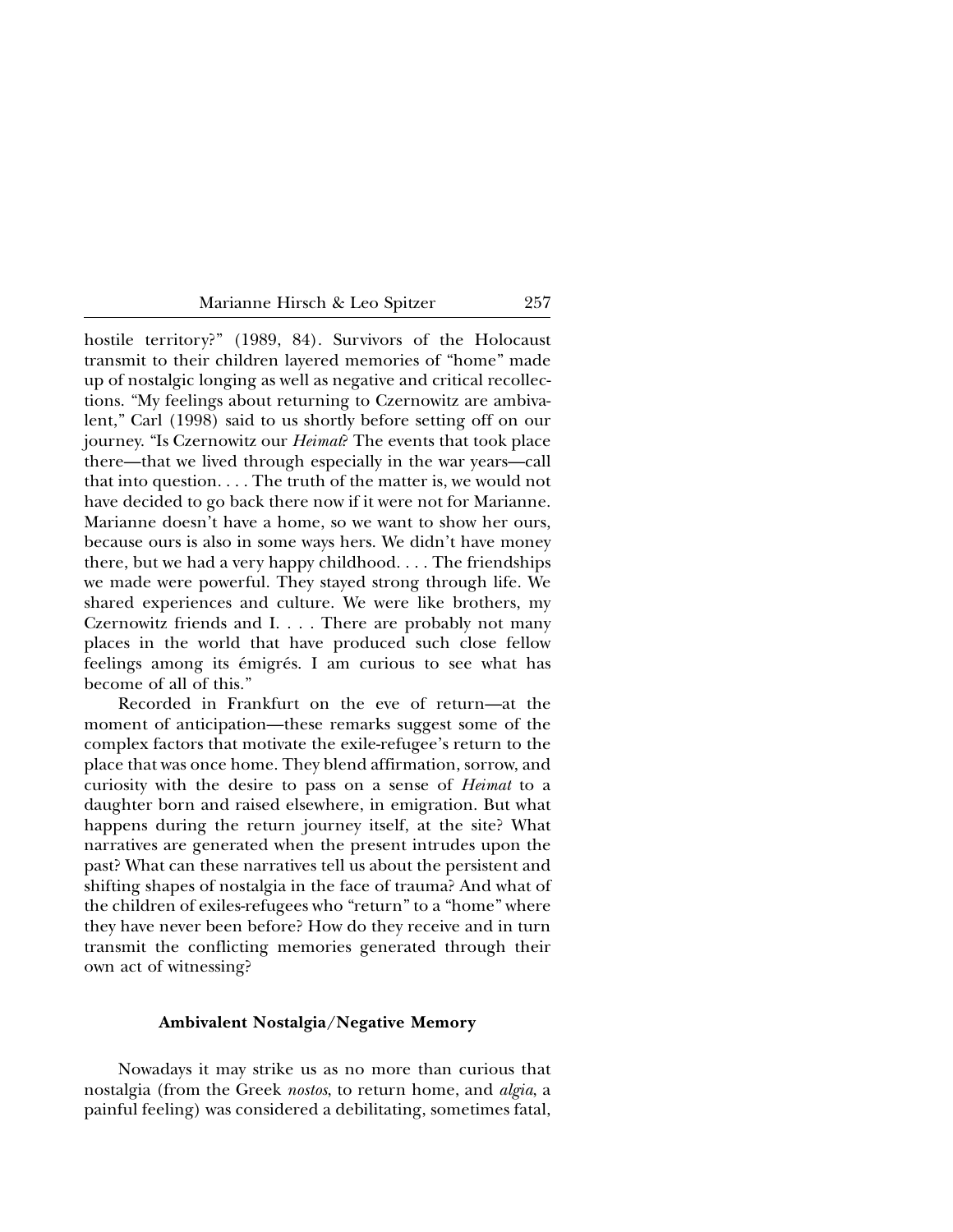medical affliction for almost two centuries after first being named and described in a 1688 thesis by the Swiss physician Johannes Hofer. Initially identified in exiles and displaced soldiers languishing for home, symptoms of nostalgia were understood to be triggered in its victims through sights, sounds, smells, tastes—any of a number of associations that might influence them to recall the homes and environments they had unwillingly left behind. Returning the "homesick," the "nostalgic," to their origins, it was believed, was the potential cure for the "disease"—its restorative ending.4

Although interest in nostalgia as a medical problem waned considerably by the mid-nineteenth century, its link with absence or removal from one's home or homeland has remained one of its defining components. But the meaning of nostalgia also broadened over the years to encompass "loss" of a more general and abstract type, including the yearning for a "lost childhood," for "irretrievable youth," for a vanished "world of yesterday." Since no literal return in time is possible, nostalgia became an incurable state of mind, a signifier of "absence" and "loss" that could never be made "presence" and "gain" except through memory and the creativity of reconstruction (Spitzer 1998, 144; Boym 2001, 13–14).

In much of the literature on nostalgia, however, the feelings associated with looking back to a place or time in the past generally reflect a bitter-sweet, affectionate, positive relationship to what has been lost. They express a contrast between "there" and "here," "then" and "now," in which the absent is valued as somehow better, simpler, less fragmented, and more comprehensible than its alternative in the present. Indeed, it is this indiscriminate idealization of past time and lost place that has angered the critics of nostalgia and engendered vitriolic denunciations of nostalgic memory as "reactionary," "sentimental," "elitist," "escapist," and "inauthentic"—as a "retrospective mirage" that "greatly simplifies, if not falsifies, the past" (Spitzer 1998, 145; see also Lowenthal 1989, 20; Williams 1974; Vromen 1986). But nostalgic memory has also been seen more positively, as a resistant relationship to the present, a "critical utopianism" that imagines a better future. A past reconstructed through the animating vision of nostalgia can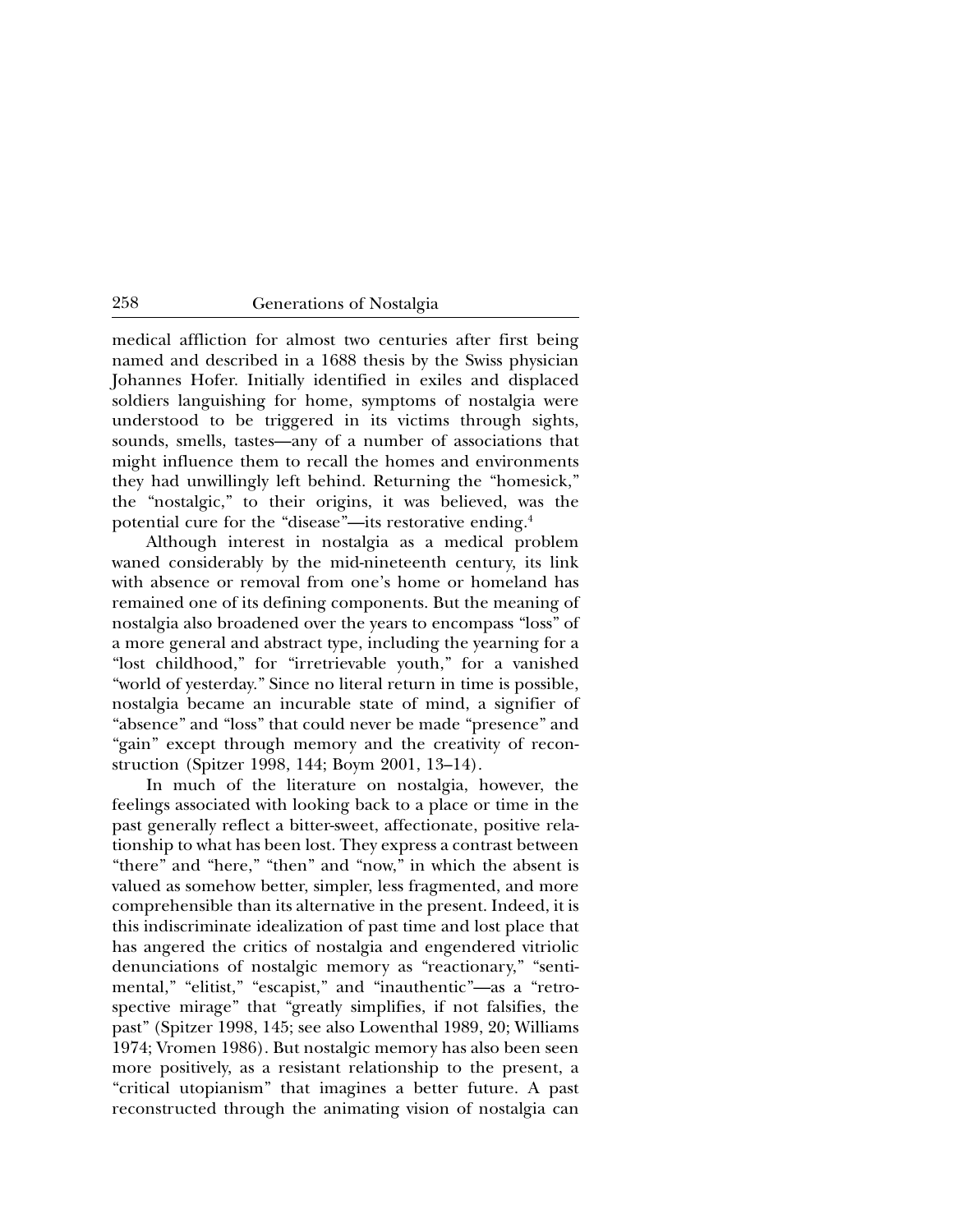serve as a creative inspiration and "called upon to provide what the present lacks" (Bal 1999, 72; see also Spitzer 1998, 145–46). This is precisely the role it played in the Romanian Cernăuți of the interwar years.

It would no doubt be correct to assert that Lotte and Carl Hirsch, and other survivors of deportation or displacement from Czernowitz, were and are to some degree afflicted by affectionate longings for earlier stages and scenes in their own lives, as well as for pleasurable experiences in familiar places and settings in this city of their birth. The disappointment that Carl and Lotte expressed during our first walk in the city after our arrival simply because things had changed—"Yes, this is the Rathaus, or the Jewish high school for girls, or the Herrengasse, or the Café Europa," but each was also "different," renamed (in Cyrillic script), no longer as beautiful or elegant as it had once been, and certainly not as animated attested to the fact that their memories of the past had been replete with positive images that present-day viewing challenged. Certainly, a prime motivation for Carl and Lotte's return visit to Czernowitz was their desire to reconnect an idea of the city that they had continued to keep alive in their minds to the sites they had once held dear: to view and touch them again in a material sense, even though they were also aware that, after more than fifty years and the intervention of fascism and communism, the past would have become a foreign country. Life experience had taught them what Czernowitz's best-known non-Jewish German author, Gregor von Rezzori, had expressed so insightfully in an autobiographical work: "You must never undertake the search for time lost in the spirit of nostalgic tourism" (1989, 290).

But the positively tinged nostalgia for the Czernowitz of the past was only one aspect of their recollections. Like others displaced from their homes and native lands who had become refugees, Carl and Lotte Hirsch also carried very negative and bitter memories with them—traumatic memories of times when they had suffered virulent discrimination and oppression. Our walks through "old" Czernowitz reflected the centrality of these negative and traumatic recollections—the emphasis that Carl and Lotte placed on the late 1930s and on the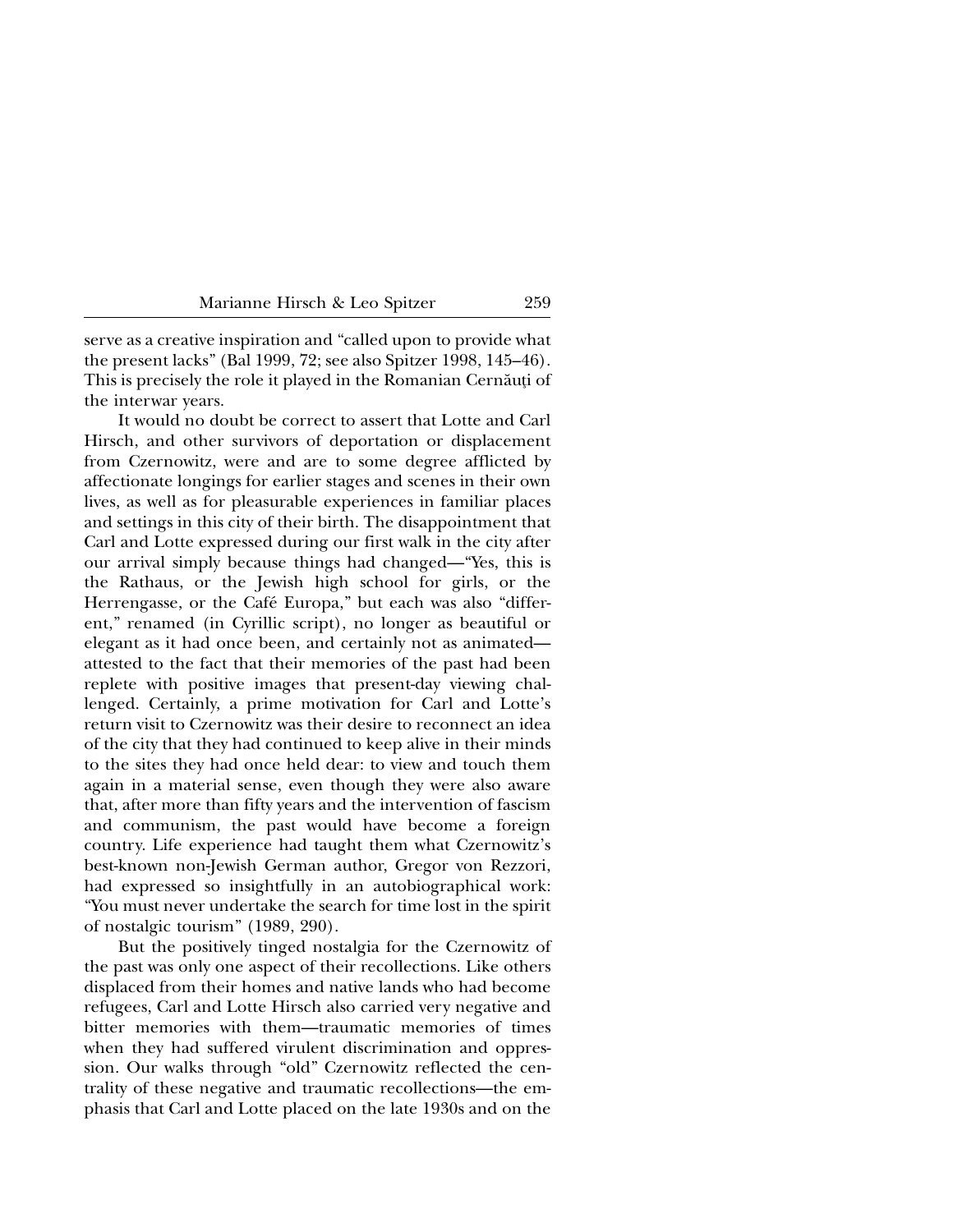war years in their on-site narratives to us, and their (at times frustrated) determination to find, revisit, and show us the different apartments and houses where they had found refuge during their confinement in Czernowitz's Jewish ghetto in October of 1941. Negative and traumatic memories such as these were certainly the complicating other side of nostalgia.

This ambivalent desire to recall negative experiences at the places where they happened, and to transmit them to sympathetic listeners and co-witnesses, is a significant motivation for return journeys such as the one we took to Czernowitz. In the act of recollection, traumatic events are inevitably linked to their points of origin, and a physical return can thus facilitate the process of working through. Associated both with the largely positive recollections of their childhood and youth and with the traumatic events that precipitated their departure, these sites, and the city itself, survive in Carl and Lotte's ambivalent remembrance through a psychic mechanism of splitting. Like the small child who endows parental imagos alternately with good and bad qualities, the survivor needs to split off nostalgic memory from traumatic memory in order to sustain the positive aspects of nostalgia. Geographical and temporal distance, and the disruption of exile or expulsion, makes it difficult to develop an integrated memory of a lost home. Conflicting memories thus coexist without being reconciled: the place called "*Heimat*" contains both the "experiences and culture" that Carl so fondly recalled on the eve of our journey and "what we lived through, especially in the war years." The fragments of memory are shaded with clashing emotional tones. Traumatic dissociation—the process by which painful portions of experience survive and remain vividly present without being integrated or mastered by the subject is an extreme form of the splitting that characterizes ambivalent nostalgia.<sup>5</sup>

In reconnecting with what is both *positive* and *negative* in the past at the site, journeys of return require a renegotiation of the conflicting memories that constitute the returnees' ideas of "home." Once they make the journey back to the places they had left, their recognition of change generates corrective anecdotes and narratives. "Let me tell you *how it was*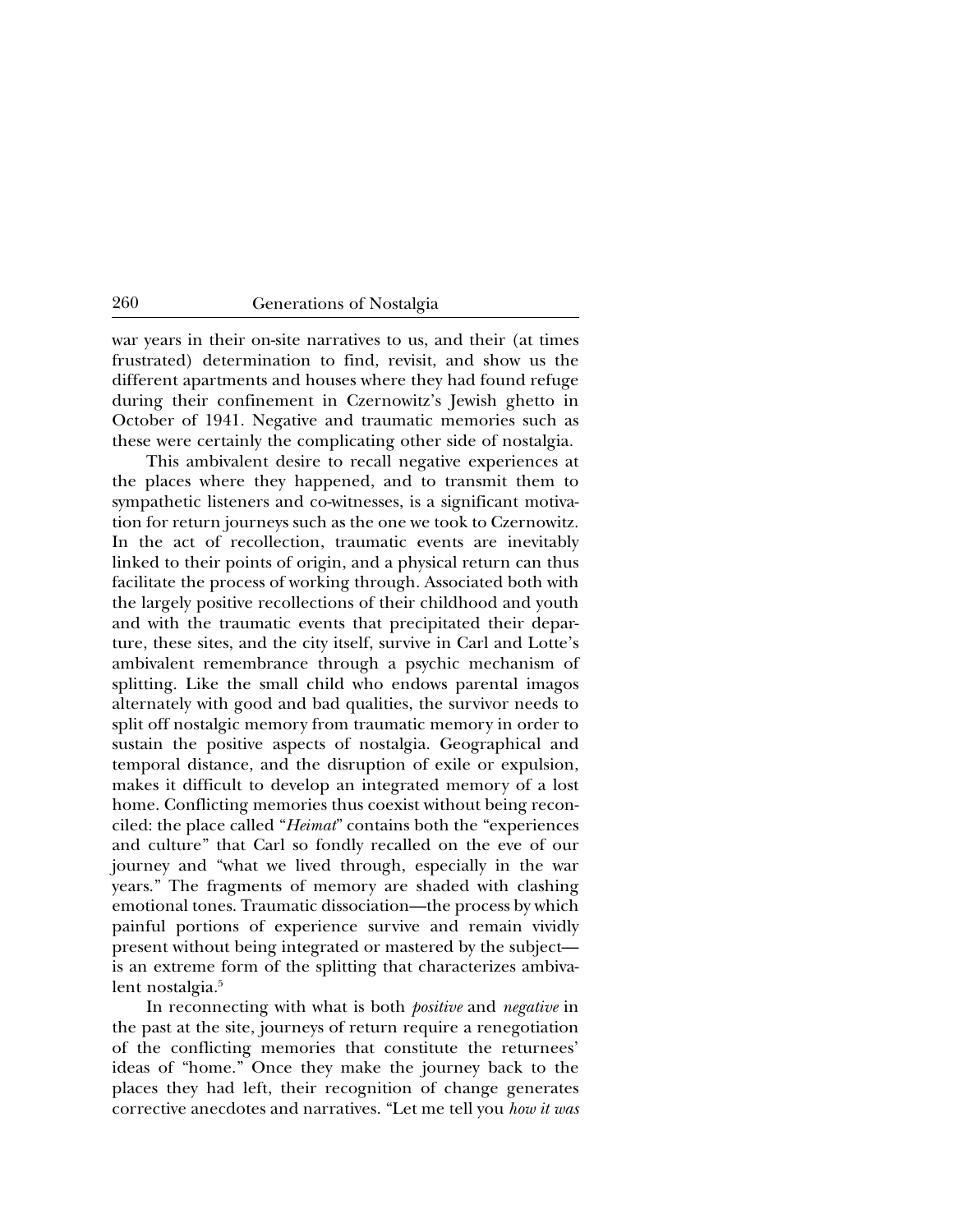. . . " Svetlana Boym calls this narrative type of nostalgia "reflective" rather than "restorative": "Reflective nostalgics are aware of the gap between identity and resemblance. . . . This defamiliarization and sense of distance drives them to tell their story, to narrate the relationship between past, present, and future." She continues: "If restorative nostalgia ends up reconstructing emblems and rituals of home and homeland in an attempt to conquer and spatialize time, reflective nostalgia cherishes shattered fragments of memory and temporalizes space" (2001, 49–50).

But, for returnees to the sites that had contained Jewish life in Nazi-occupied Europe, the useful notion of "reflective nostalgia" requires some further elaboration. For them, the recognition of change**—**of the inevitable disappointments and ironic incongruities in all attempts at homecoming—is not the only disturbing factor. At each moment of their journeys, the "past-positive" is overlaid by the "past-negative." Nostalgic memory clashes with negative and traumatic memory, and this produces ambivalence. In the act of return, that ambivalence does not generate corrective narrative so much as a kind of performance, a scenario that can hold both sides of the past simultaneously in view without necessarily reconciling them, or "healing" the rift.

# **Rootless Nostalgia/Negative Postmemory**

In a profound sense, nostalgic yearning in combination with negative and traumatic memory—pleasure and affection layered with bitterness, anger, and aversion—are internalized by the children of the exiles and refugees, members of the "second generation." We of that generation have very peculiar relationships to the places from which our families originated and from which they had been removed or displaced. For Marianne and her contemporaries, children of exiled "Czernowitzers," Czernowitz has always been a primordial site of origin. Although none of them had ever been there or seen it (or even thought they might be *able* to see it), it was the source of their "native" German linguistic and cultural back-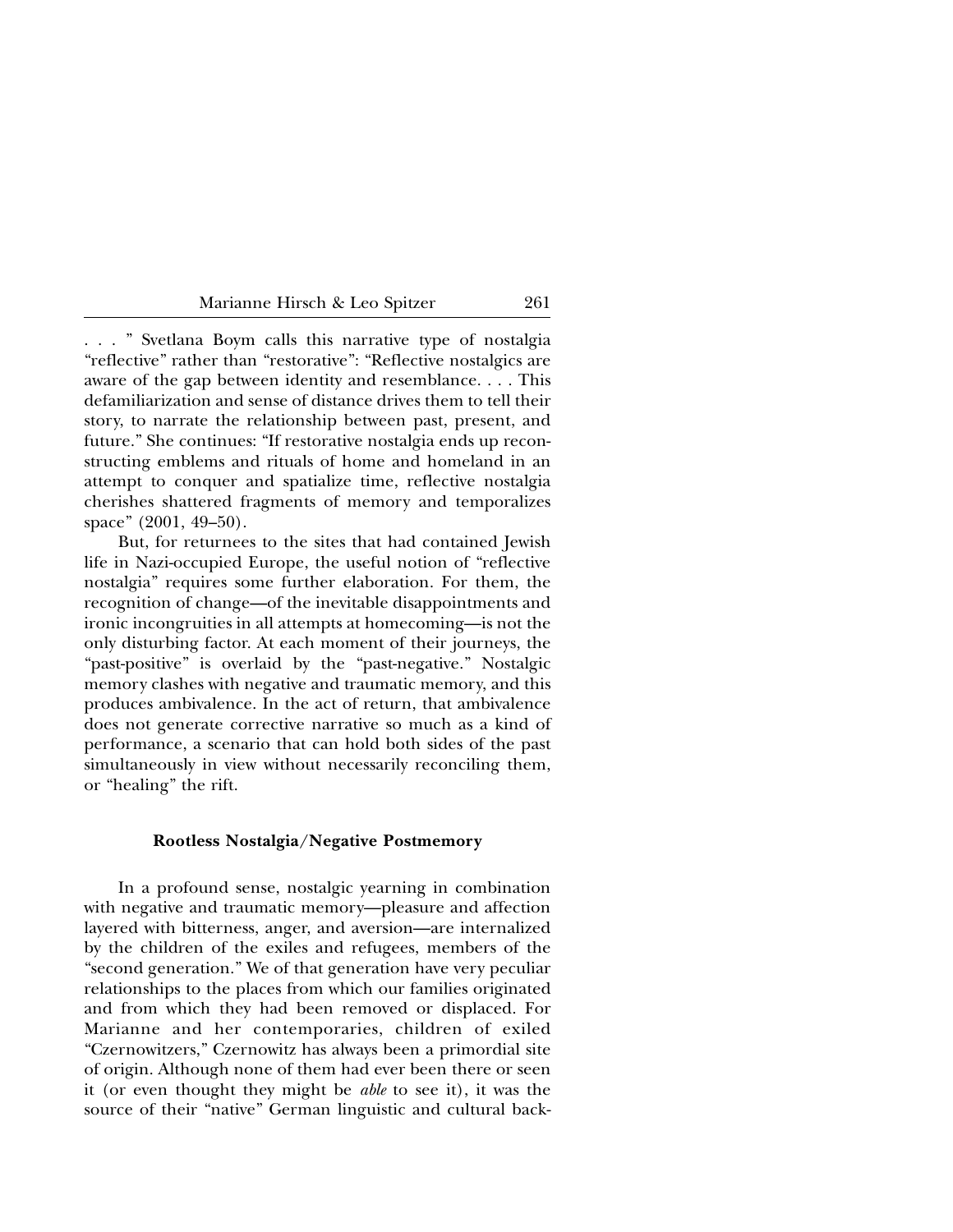# 262 Generations of Nostalgia

ground, with which—although they now live in the United States, Canada, Australia, Israel, France, Germany, Austria they still identify. For Marianne, the streets, buildings, and natural surroundings of Czernowitz—its theaters, restaurants, parks, rivers, and domestic settings, none of which she herself had ever seen, heard, or smelled—figured more strongly in her childhood memories and imagination than the sites and scenes of Timișoara in Romania, where she was born, or Bucharest, where she had spent her childhood. Some of these same places, however, were also the sites of her childhood nightmares of persecution, deportation, fear, and terror. Her memory of Czernowitz (like Leo's of Vienna, from which his parents had fled to South America where he was born) is a postmemory, a secondary, belated memory mediated by stories, images, and behaviors among which she grew up, but which never added up to a complete picture or linear tale. Its power derives precisely from the layers—both positive and negative—that have been passed down to her, unintegrated, conflicting, fragmented, dispersed. As Eva Hoffman writes: "I come from the war, it is my true origin. But as with all our origins, I cannot grasp it. Perhaps we never know where we come from; in a way we are all created *ex nihilo*" (1989, 23)

Marianne's desire to visit Czernowitz was not exactly a nostalgic longing for a lost or abandoned home. How could a place she had never been to, and which her parents left under extreme duress, really be "home"? Nor was it a yearning to recall some better past time in that city, for she had experienced no time there at all. Children of survivors who "return" to former homes need to soften overwhelmingly negative postmemories of coming "from the war" by making a material connection with a "before"—a time (and a place) in which their parents had not yet suffered the threat of annihilation. They need to bring to the surface what the trauma of expulsion has submerged, to witness the sites of resistance and survival, and thus to construct a deeper and more nuanced understanding of history and of memory.

In a complex way, Marianne's nostalgia for Czernowitz fused the ambivalence of her parents' generation with a need to repair the ruptured fabric of a painfully discontinuous,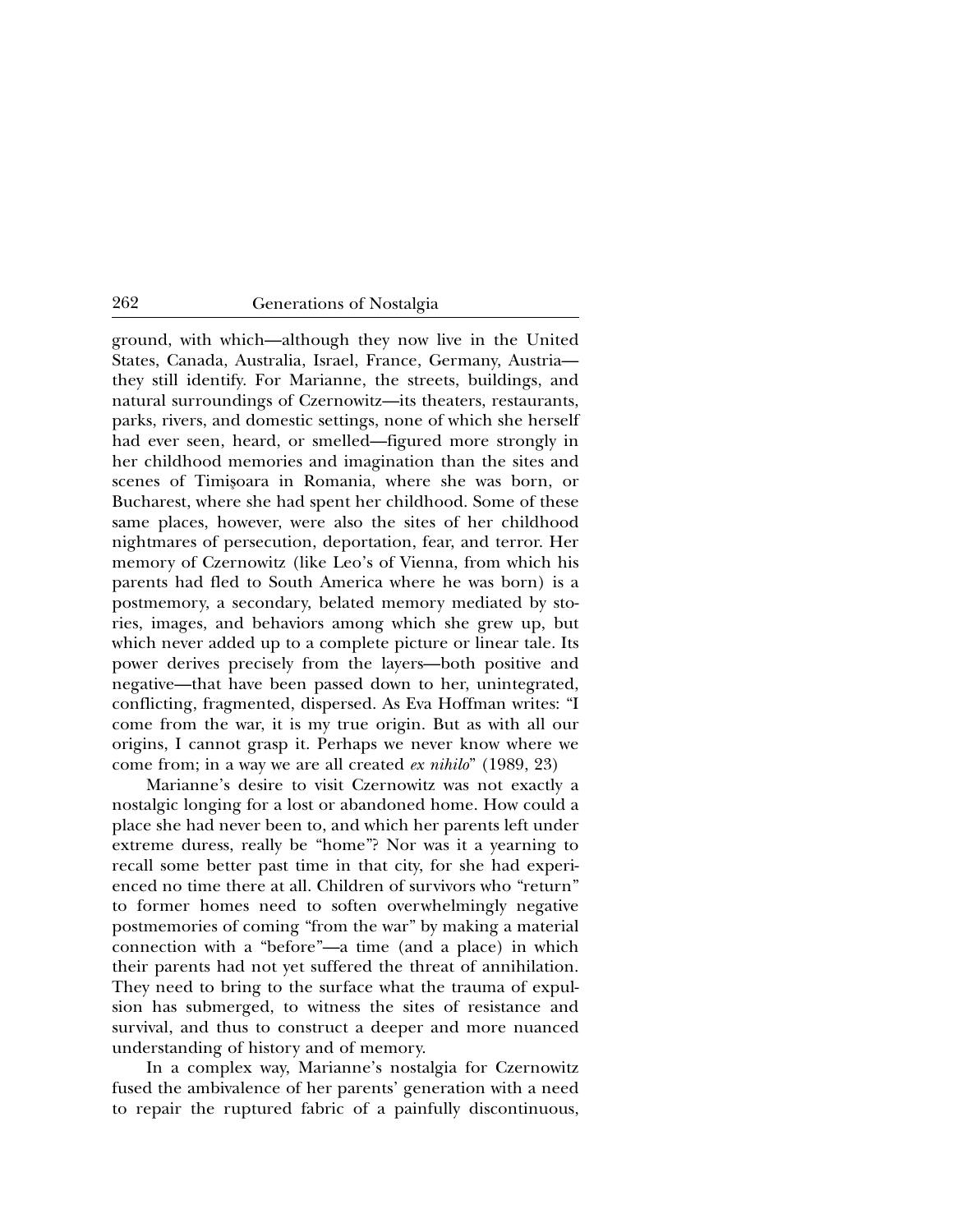fragmentary history. Unlike that of her parents, however, her nostalgia was *rootless*—a longing driven by the layered postmemories she carried and the conflict between "home" and "hostile territory" that they, in turn, generated. Carl's notion of "not [being] from anywhere" brings out a dynamic element motivating the rootless nostalgia of the children of exiles and refugees. "Our roots are 'diasporic,'" writes the French-Polish writer Henri Raczymow. "They do not go underground. They are not attached to any particular land or soil. . . . Rather they creep up along the many roads of dispersion that the Jewish writer explores, or discovers, as he puts his lines down on paper. Such roads are endless" (1986, 103–04).

Citing Kafka, Raczymow goes on to say that, like Moses, the Jewish writer will never reach Canaan. If our parents hoped to find at least some traces of their past by returning to Czernowitz, for us, in the postmemorial generation, "returning to the place" could not serve as a means of reparation or recovery. Having inherited shards of memory, positive and negative, we could not hope to reunite the fragments. Instead, our journey remained a process of searching—a creative vehicle of contact and transmission enabling an encounter between nostalgic and negative memory. Its force derived precisely from its lack of resolution, the simultaneity of promise and disappointment. Returning to the site *with* our parents enabled us to bear witness to and participate in their transitory acts of memory, acts that allowed—for some moments, at least—conflicting recollections to coalesce.

# **The Crossroads**

If there is one story from Carl and Lotte's wartime experiences that would illuminate these negotiations between nostalgia and negative memory, thus staging the workings of ambivalence, it is the story of the fateful moment in which they evaded deportation to Transnistria, the region where two thirds of the Jews of Czernowitz were forcibly relocated and where more than half of those met their death. We had both heard that story repeatedly, and Marianne had always seen that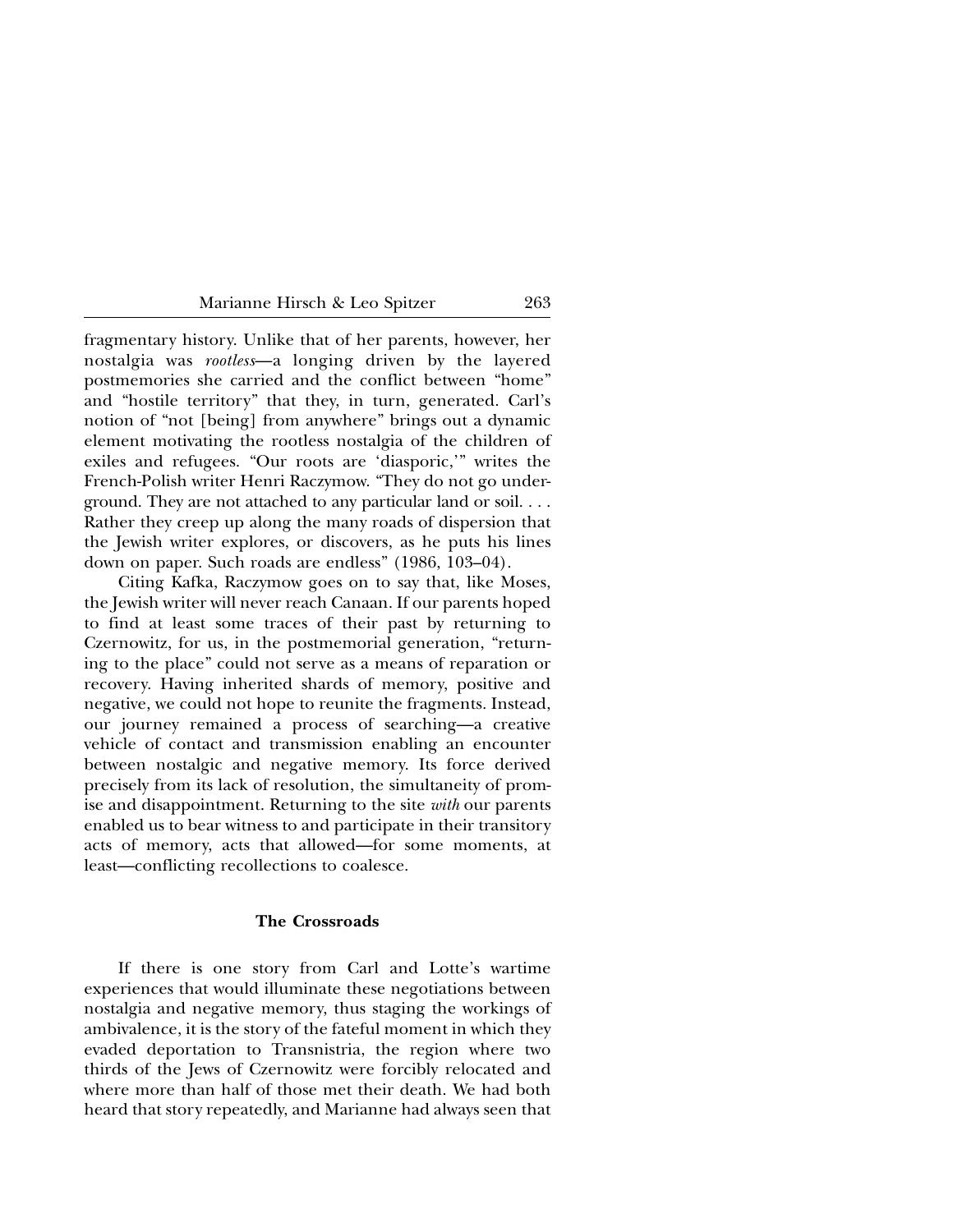place—where they turned right instead of left—as the life source from which she sprang. It led directly to her parents' marriage in the Czernowitz ghetto, to their survival during the years of war, and eventually to their emigration to Romania where she was born. For us, it was a story of survival and hope in the face of extreme persecution, suffering, and fear. It thus promised to offer us what we most wanted from the trip itself: a thicker version of the past, modulating expulsion and humiliation with resistance, defiance, and hope. Carl and Lotte had always described it as located at a corner, a corner where they turned back (into the ghetto) instead of following deportees towards the train station. As soon as our trip to Czernowitz was in the works, we knew we had to see that corner.

\* \* \*

We began our walk in front of Lotte's family apartment on what used to be Dreifaltigkeitsgasse—only one block from where Carl had lived with his mother, brother, and sisters. We had visited Lotte's apartment yesterday, but now we were back, facing the entrance to the house, and it seemed the appropriate place to start the story of October 11, 1941, the day that the ghetto was formed in Czernowitz, and of the first few days of their internment.

"In those days I worked at the railroad administration office from eight to one and from four to seven," Carl began. "Before work, on that Saturday the 11th of October, I stopped at Lotte's house to say hello. As I was walking along, a neighbor stopped me and said, 'Read this,' and showed me an ordinance that was posted on a nearby building. It said: 'Anyone who harbors Jews or other undesirables, anyone who owns firearms, etc., will immediately be put to death.' I told her I didn't think that that concerns us, and I went to work. What was I supposed to do? At one o'clock when I come home, I see that everyone is carrying knapsacks and bundles. What's that, I thought? When I came home to my mother's, they were all packed to go. Lotte's family had arranged for us all to go to their cousin Blanka Engler's apartment in the Steingasse within the newly established ghetto. We were eleven—my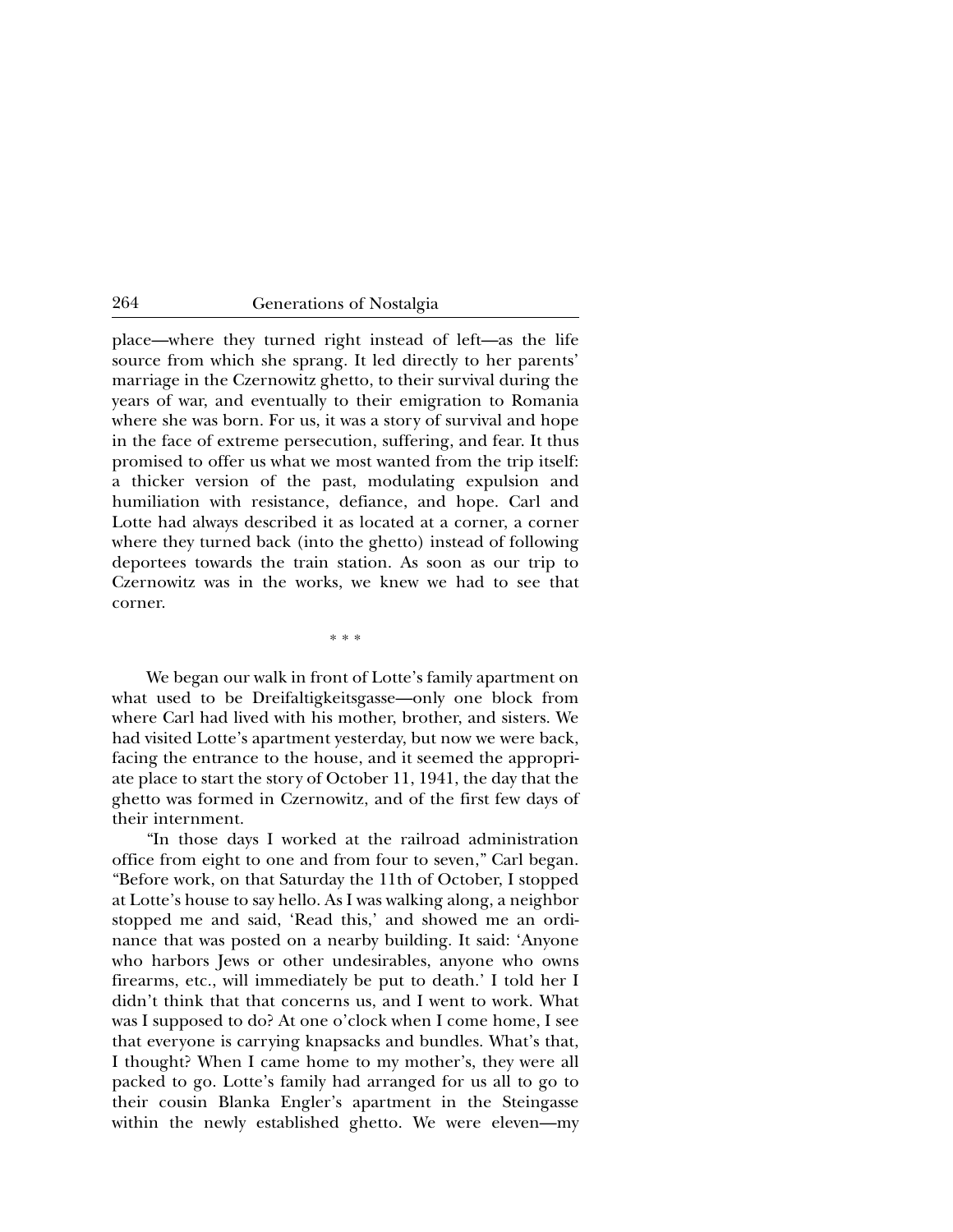mother, two sisters, my brother, Lotte and I, her father and mother, her sister, her sister's fiancé, and his mother."

We were still in front of the house in Dreifaltigkeitsgasse, the home where Lotte had spent her first twenty-seven years. Lotte gestured, "The ghetto was formed, and our street was not a part of it; and we had to be inside the area that would be closed off as the ghetto by six in the afternoon."

We were standing there, trying to understand, to remember other tellings of this story, to imagine it at the very site where it happened. The tree-lined street looked peaceful, a little run-down, though the houses have maintained their turnof-the century elegance. Leo was videotaping; some passers-by stared. A few trucks drove by and we worried about the noise on the tape. "How did you know to go? Was there any order in writing, any ordinance?" Marianne asked.

"The members of the Jewish Council went from house to house and said, 'By 6:00 pm you have to be within this perimeter.' Nothing was posted. I said, 'We're leaving—we must set the house on fire.' Do you remember, Lotte?"

"My father said, 'This could not be true!'" Lotte had quoted this on many occasions, always with a smile that indicated her pleasurable memories of her father's incongruous sense of justice. "'This violates the European rights of man.' He was a lawyer."

We had been walking a few blocks now. "Marianne, Leo! Come here, look!" Carl called us, pointing. "*Here* they made a fence and soldiers stood here. *Here* was the edge of the ghetto. And *here*, now we are inside the ghetto." He stepped inside the boundary he had drawn for us in the air. "And *here* we moved into Blanka's apartment, *there* on the second floor. The next morning we went out to talk to everyone. We could move around freely inside the ghetto; everyone was dressed casually, for the trip. And we knew, now start the 'Forty Days of Musa Dagh.' (You know that novel by Franz Werfel about the Armenians chased out of their homes and into the desert by the Turks in World War I.) We're on a Sunday. We're here Monday, Tuesday. On Wednesday everyone living here on this and the surrounding streets was supposed to go to the train station for deportation. We went outside and saw a lot of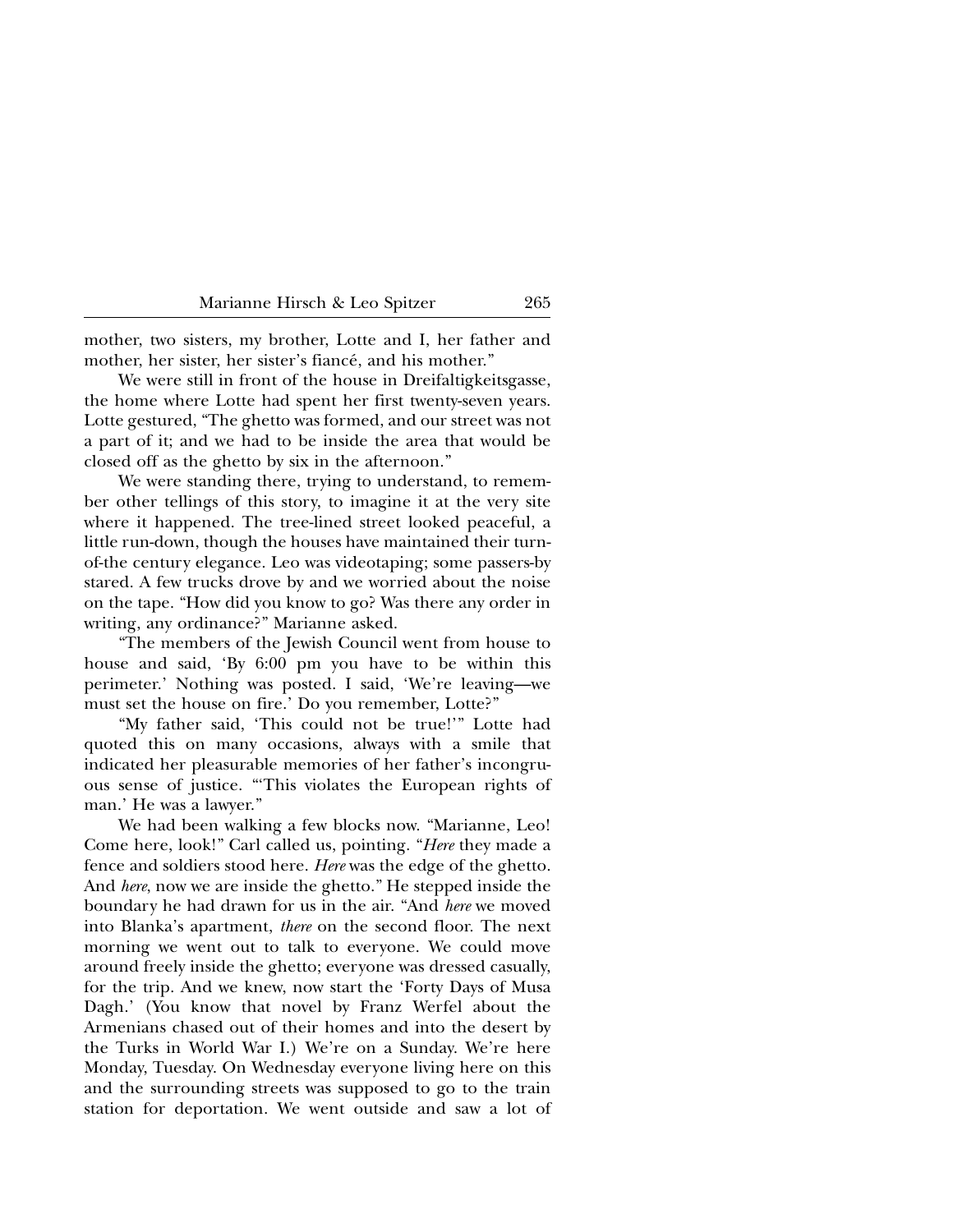peasants with horse-drawn carts waiting for customers to transport to the depot, and Lotte's father said, 'It's a sunny day, a good day for traveling.' So we loaded all our things, for eleven people, on one of these carts and waited our turn to go."

Lotte was gesturing; she wanted to say something. "May I add something here? This is something, Carl, which you don't totally admit. They said, now the Steingasse is on, and we put everything on that wagon. Everything. We had pillows, bedding, pots, all our sick relatives on foot, everyone carrying something. What you won't admit is that a soldier came to our door and said, 'Okay, now you have to go.'"

Carl was impatient. "There's no point. Everyone was already outside, we all knew. We have to tell the same story. The soldier is beside the point. The Jewish council said, 'Get ready.'"

"Yes, the Jewish council worked with them; they hoped perhaps to save at least a few people." She was ready to agree. "Yes, we knew we had to leave."

We were on the very street where they stood with hundreds of others, with carts and belongings. Did a soldier come to the door, or were they resigned to leave? Does it matter? These are the things we would have to sort out later. But this detail, about the soldier, and the discrepancy between the two versions of the story, emerged there on site. We had never heard it before.

There was barely time for some of these thoughts, as Carl continued his narrative. "As we were standing there on the street, a neighbor came by and said, 'I hear that some professionals will be allowed to stay in Czernowitz.' About a half hour later—we were still on that street, there were lots of carts ahead of us and everything was moving really slowly—a Romanian major walked by and I said to him, 'Sir, I hear that professionals will be allowed to stay. I am an engineer.' He said to me, 'Stay.' That's all. Imagine, I was on my way to the station with eleven people: my old mother, Lotte's old parents, her sick sister, the old mother of my brother-in-law. All were scared. Lotte and I had to act. So we took the carriage and . . *.* "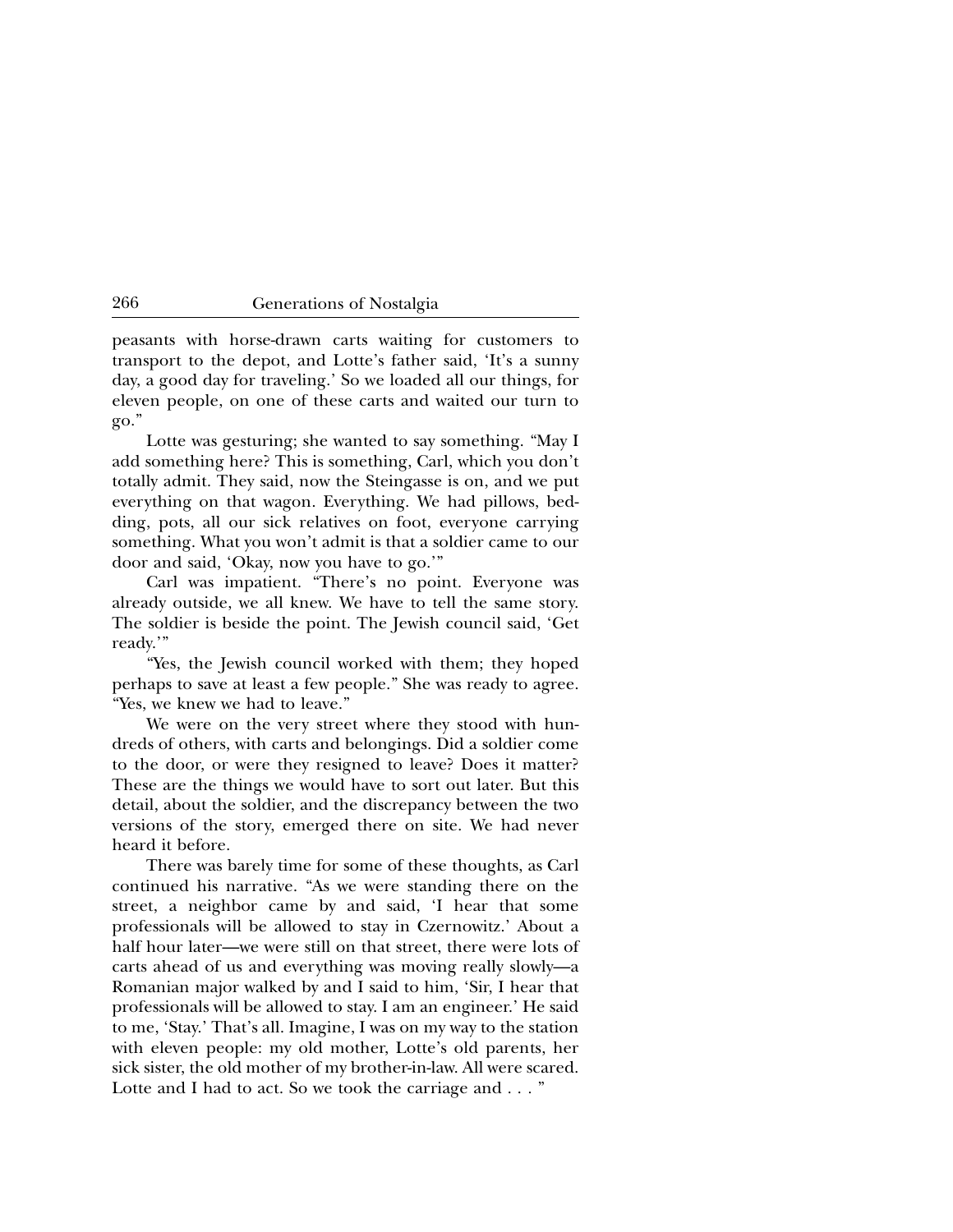Leo spoke from behind the camera. "But wait, you had nothing in writing, and that Romanian major was gone. How could you . . . ?"

"He had said only three words." Lotte pointed to the ground. "'*R˘amâi pe loc*! Stay right here!'"

As we left the former Steingasse, we came to a small memorial plaque mounted on a building, which, we were told, commemorates the Czernowitz ghetto. It was illegible, only a menorah could be made out on it with any clarity. But across the street a new, more legible commemorative plaque had recently been installed. In Ukrainian and Yiddish, it read: "*Here, in this place in 1941, was the Czernowitz ghetto where 50,000 Jews were incarcerated*." That plaque was on a wall of a building on a busy crossing of five streets; two led down a steep hill toward the railroad station, and three were on level ground going in the opposite direction.

Here was the corner we had heard so much about. But it was not at all as we had imagined it. It was not merely a corner, the intersection of two streets: it was a major crossroads, one of the city's largest hubs, the former Springbrunnenplatz on the site of the city's ancient well.

It was noisy and hard to talk there. But we stopped, and Carl's narrative continued. There was now a small crowd of onlookers as Carl and Lotte pointed in different directions. "*Here* were the carriages in a row on their way to the train. *Here* there was a chain of soldiers, and here, on this side, was only a single soldier. So I brought the carriage over here to the single soldier, and I gave him 100 lei. I said nothing."

Although we had heard all this before, it seemed more difficult to believe now. "You went this way while everyone else was going that way, and he let you through?"

Carl nodded. "Yes. On the Schulgasse, only two blocks from here, lived the Lehr family, distant cousins, and we knew that their street had not yet been evacuated."

Leo handed over the camera and started pointing himself. "That way is to the train station?"

"Yes, and this way was back inside the ghetto. We thought, where to go? Maybe the Lehrs will take us in?"

"You paid to get back *inside* the ghetto?"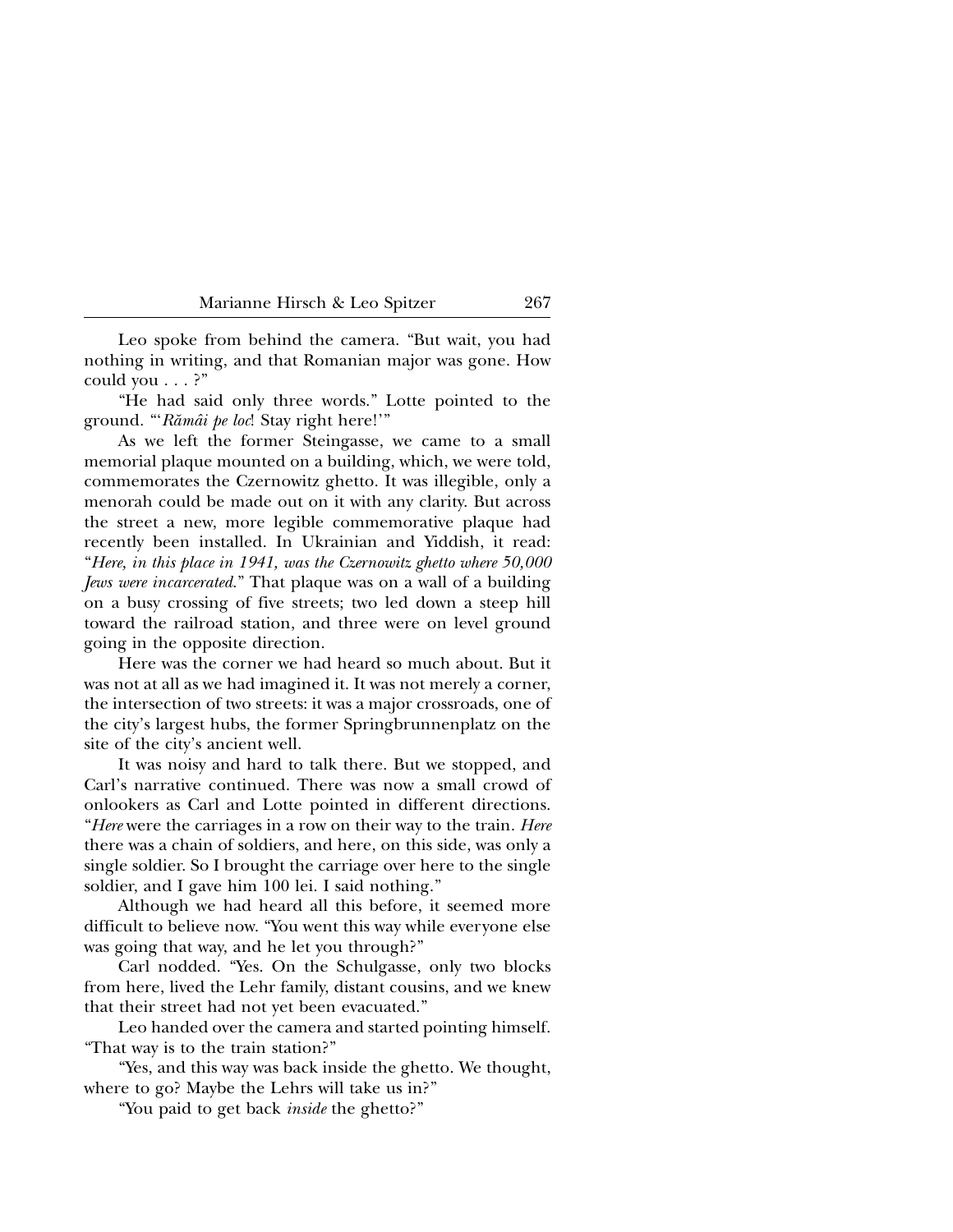"We went on to the Lehrs. There were already about thirty to thirty-five people there, but they took us in, eleven more. My siblings slept in the laundry room behind the house, and for the rest of us they found some floor space somewhere. This was on a Wednesday. On that evening, in the Jewish Hospital, which was the seat of the Jewish Council, the Romanian mayor came and said . . . "

Lotte added an explanation, "The mayor was Traian Popovici, and he was very friendly to the Jews."

"He spoke in Yiddish," Carl added. "He said, 'I have good news for you. You are staying here.' You see, he had to arrange for professionals with technical skills to stay. He couldn't run the city otherwise. Only later, he changed it to say that only part of the Jewish population will be able to stay."

"So Lehr, the man we were staying with, said, 'Mazel Tov,' and he went to the basement and got out some champagne and we all drank champagne and celebrated." They had recalled these details in previous tellings, but now we were there. We turned into the street that was the Schulgasse and we were looking at the house that had belonged to the Lehrs.

"That was on a Wednesday." Carl continued. "On Thursday morning, another piece of news. The ghetto will be expanded. Some streets had already been evacuated and were closed down, but new streets were opened for this purpose. In that new part on the Wojnarowiczgasse, an uncle of Lotte's lived in a new villa, so on that Thursday the eleven of us moved again to that uncle Rubel."

"We were also over sixty people there. We slept all over the house. You can imagine the long lines for the bathroom." Lotte started laughing. "One day, my aunt really had to go, so she pushed to the front and announced: 'I am still the owner of this house!'"

"We all settled in. We played cards and we waited. Traian Popovici had promised, but we began to have some doubts and worries. So it was Thursday. On Friday I said to Lotte, 'Whatever happens, whether we stay or go, let's get married.' So around 2:00 pm on Friday, I look out the window and there's a rabbi standing outside. So I say to him, can you marry us? And he says that after 2:00 pm on a Friday it's too late to get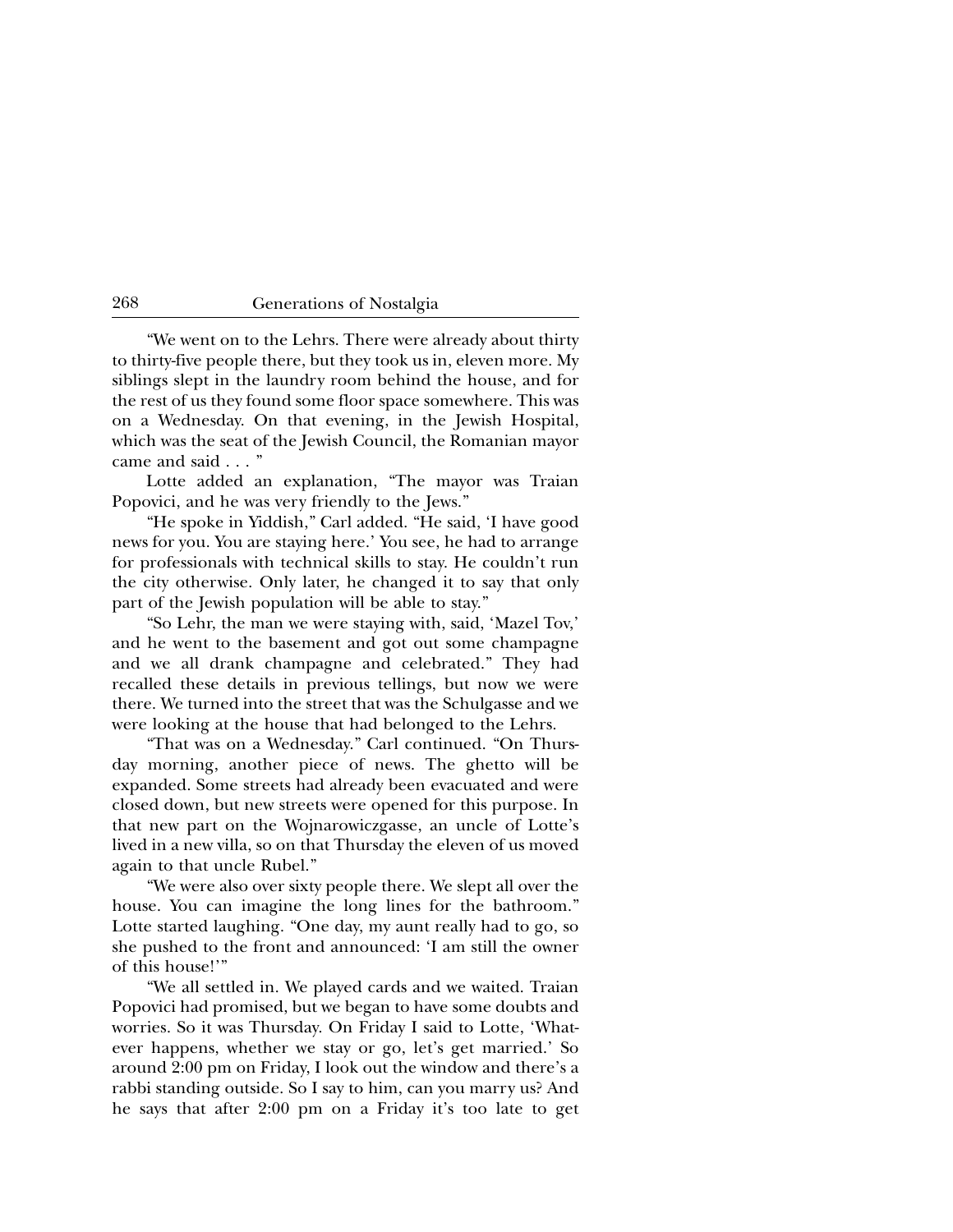married under Jewish law, because of the Sabbath. On Saturday morning, the 18th of October, we go to the commander of the ghetto, a Romanian major, and we say, 'Sir, we want to get married.'

"This was complicated because by law you have to post an official 'intention' for two weeks preceding a civil wedding, so we had to get a dispensation from the court."

Carl continued: "But the major gave us a soldier to escort us, and we went to the courthouse to get the dispensation."

Lotte was eager to clarify. "That major actually called the soldier aside and told him to walk on the other side of the street so it wouldn't be so obvious. But when we got to the courthouse and told the official what we wanted, he said, curtly, 'But how did you leave the ghetto?' So I opened the door and pointed to the soldier, and I said, 'Under military escort.'

"We got the dispensation and went back to the ghetto. At five we were supposed to be back at the registry in the city hall. So we got the soldier at three.

**"**My sister and her fiancé were allowed to come with us as witnesses," Lotte added.

Carl continued, more animated. **"**We had an extra hour, so first we went right to the railway administration where I worked. I went in and they said, 'We have your official authorization to stay here.' When we went to city hall, the registrar, who was a professor, received us very warmly and he said to me, '*Domnule inginer*, I hope that we will be able to celebrate many other happy occasions with your people here in Romania.'"

The irony in this statement became apparent to us as we listened. Marriage might have been one of the last acts they could undertake as legal subjects of the Romanian state, their last link to citizenship. Yet their military escort—even if outside the door—served as the clear indicator of their status as prisoners of the very state that consented to marry them at the same time as it was in the process of expelling them. From their narrative, it seems that the registrar was equally uncomfortable with his role, trying to find an unofficial and thereby resistant connection to them at this moment. Calling Carl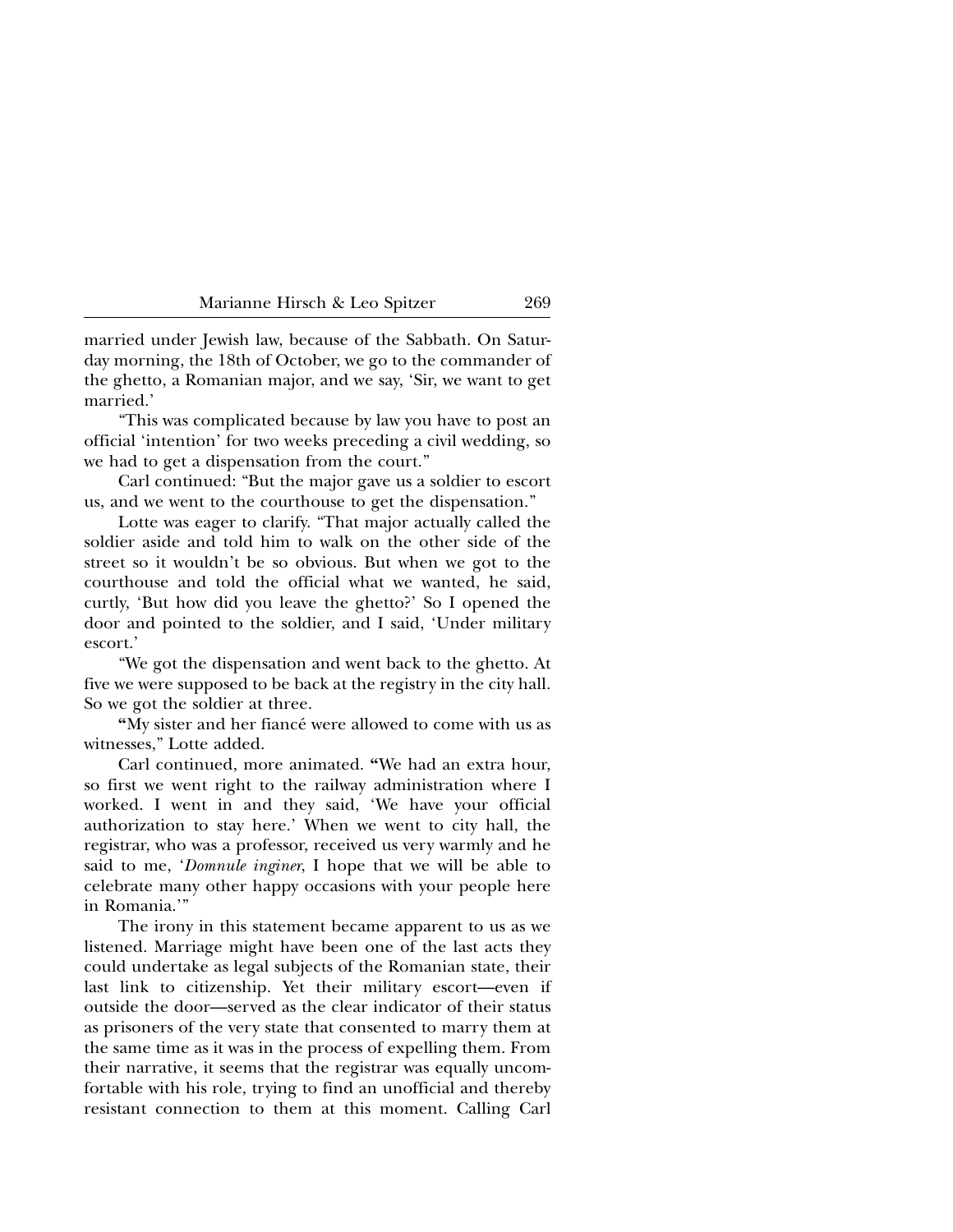"*Domnule inginer*" was a mark of respect, and a gesture of continuity with saner social conventions.

"Well, we celebrated as best we could under the circumstances. We stayed there a few more days and then we got our authorizations and were able to return home," Lotte added. "Many thousands had been deported by this time. And many more were deported before they dissolved the ghetto in mid-November.

"My brother had his authorization, and my sisters and mother could be added to mine, and each one of the others got one somehow. And I never forgot this, even more than fifty years later. The next day I went back to work, and the boss not the real boss but my immediate supervisor, a Romanian kissed me. Some of them were very nice to us."

Lotte contributed an important final detail. "We were lucky to have the official authorizations, because Popovici, the mayor, also gave out some other so-called 'Popovici authorizations,' and later, when the mayor was fired, those were declared invalid and most of those people were deported in the next wave of deportations."

# **Memory and Place**

As Lotte and Carl retraced their walk of that day, and as we walked along with them from the houses they had to evacuate, to the house to which they first moved, to the crossroads where they turned back into the ghetto instead of going to the train station and deportation, they propelled themselves back into that moment in 1941 when their future was so uncertain. They relived the days of waiting, their wedding at the city hall under military escort, their relief at obtaining authorization to remain in Czernowitz, the frightening insecurities of the subsequent months. But, owing to our presence perhaps, and through the experience of telling the story to us in all its details and nuances, they could also gain a retrospective distance from that past. They could look back on it with the child who might not have been born had they taken a different turn.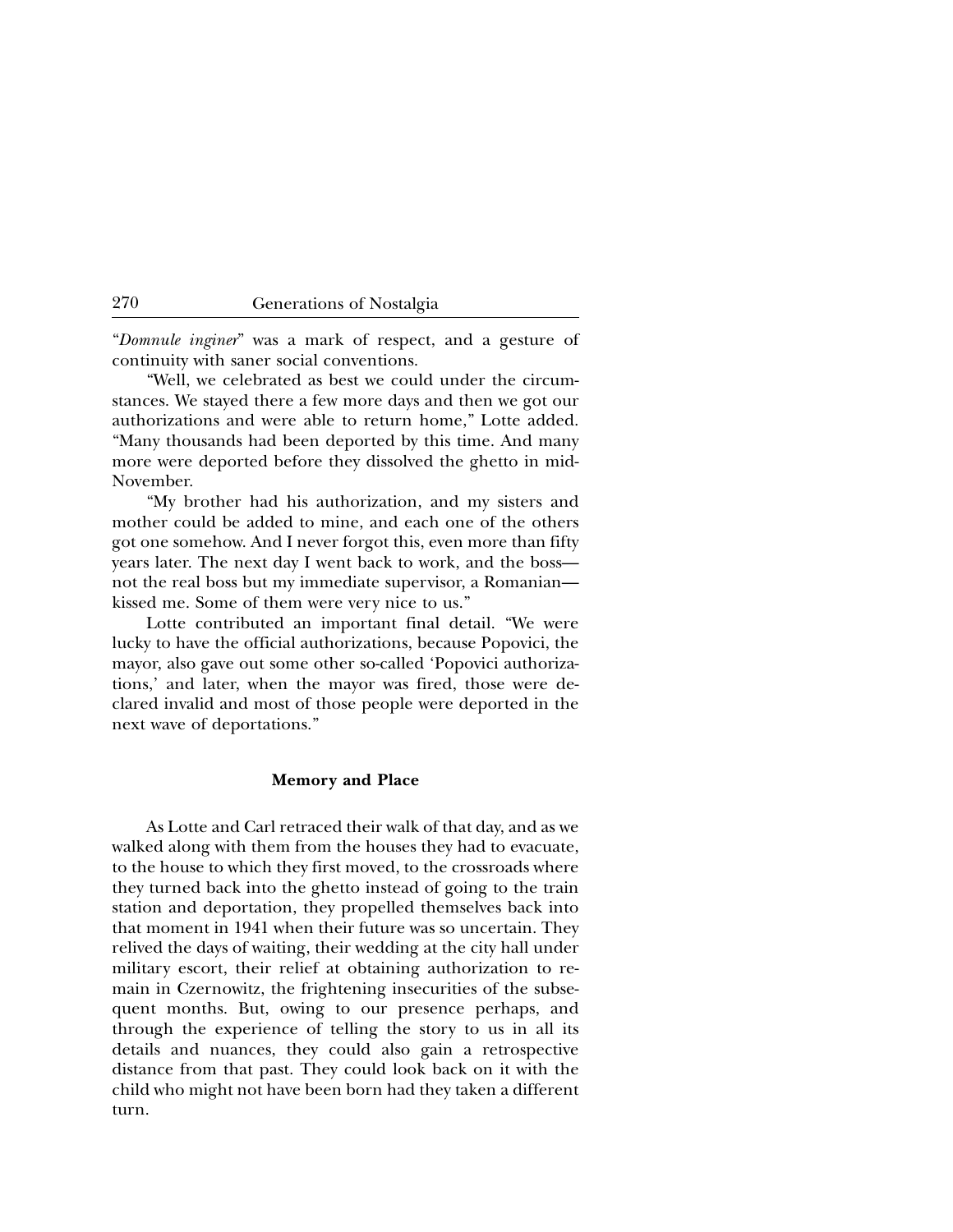On site, their memories gained relief, dimensionality, texture and color. We had visited Terezín, Lviv, and other Nazicreated ghettos; we had seen films and photos, and maps of the ghettos in Warsaw, Lodz, Cracow. But walking through Czernowitz with our parents, seeing the houses in which they had been children and grown into adulthood, and having them identify the houses where their various friends and acquaintances lived, we finally internalized, in a way we never could before, the reality of what we now euphemistically refer to as "ethnic cleansing": the brutality involved in forcing people to abandon their homes, gathering them into one small area, and then, systematically, clearing the city of their presence. We could sense the strange resignation, the compliance with which they must have packed their belongings and lined up for the train station, but also the anger and bitterness that would make Carl want to set the house on fire as he left. We could more than visualize their journey: we could smell and touch that crisp October day, hear the commotion on the street, the rumors that were flying, participate in the splitsecond decision that they reenacted at the crossroads with their bodies as they pointed and turned in the one direction over the other. Suddenly, as we talked and listened, the barricades and rows of soldiers became visible. And as we walked about this landscape of memory, the streets became animated with the presence of people from that past: long-lost relatives, friends, neighbors, Lotte and Carl, young, in their twenties—ghosts emerging from the shadows between the buildings, conjured up by recollection and narration, by our being there, by our presence and witnessing.

When Toni Morrison describes the aura that attaches itself to a place in *Beloved*, she uses the language of traumatic reenactment: "'Some things you forget. Other things you never do. . . . Places, places are still there. If a house burns down, it's gone, but the place—the picture of it—stays, and not just in my rememory but out there, in the world. . . . If you go there—you who never was there—if you go there and stand in the place where it was, it will happen again; it will be there for you, waiting for you'" (1987, 36).

This was indeed the risk of our journey. The location authenticates the narrative, embodies it, makes it real, to the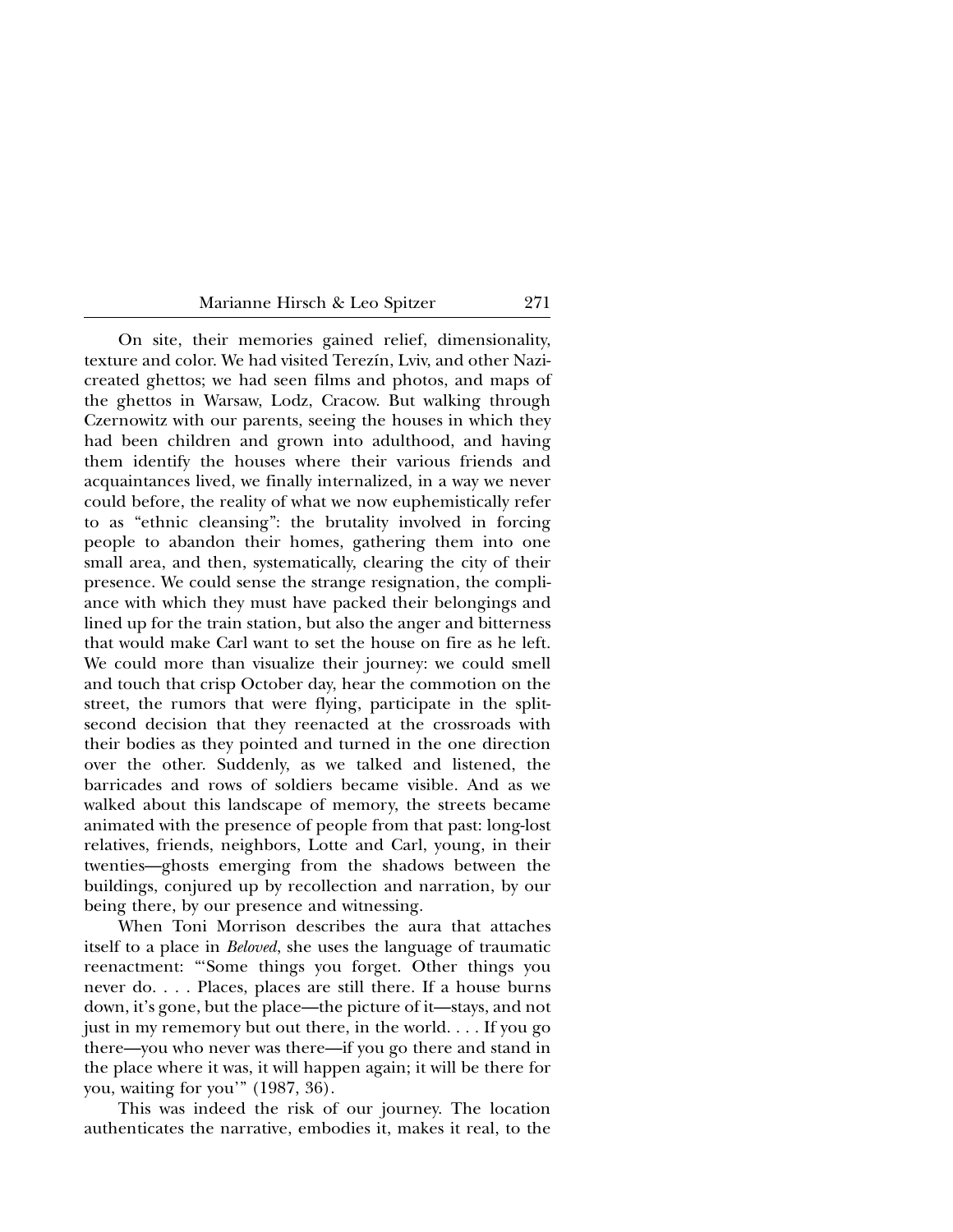point where it threatens to re-engulf those who come to tell and to listen. Our presence there, together, gave a substance and concreteness to that October day in 1941 that no stone plaque memorial could possibly evoke. And yet, at the same time, the traffic noises and the people around us, many of them watching as we videotaped our parents' testimony, propelled us back into the present. Here we found the retrospective vantage point that powerfully confirmed their spur-of-themoment decision to "turn a corner and change direction." But, looking back, we could also see something else that Lotte and Carl had not until that moment conveyed to us: that this "corner," as they had characterized it, was also a "crossing" of *many* roads that symbolically reflected the many different turns that their lives *could have* taken—and that the lives of others among their contemporaries actually took. Emigration . . . exile . . . flight into the Soviet Union . . . deportation . . Transnistria . . . Bucharest . . . Paris . . . Vienna . . . Tel Aviv . . . New York. . . . As literal as that intersection was, it acquired additional symbolic significance through our contemplation and interpretation—the meaning we were able to find in our parents' narrative. And through this insight, which took our journey out of the past and into a symbolic—timeless—realm of significance, retrospective witnessing became prospective.

"No one / witnesses / for the witness," wrote Paul Celan (2001, 260) in the late 1960s, shortly before he committed suicide in Paris, feeling isolated, displaced, and misunderstood. The "listening" that he yearned for he describes in another poem, "The Shofar Place," as the kind in which you "hear deep in / with your mouth" ("hör dich ein / mit dem Mund") (2001, 361). For Carl and Lotte, our interest confirmed something about their past, its importance, its narrative and dramatic quality, the need to pass it on. Our challenge was to receive the story from them, and to receive it as active, collaborative listeners who could encourage the emergence of the more painful, the more tentative, the more fragmentary, ambiguous, and vulnerable aspects of that past experience, alongside the more positive reminiscences of good fortune and community.<sup>6</sup>

This is how we tried to listen, and our retelling, here, is the measure of that effort. But there was so much that we still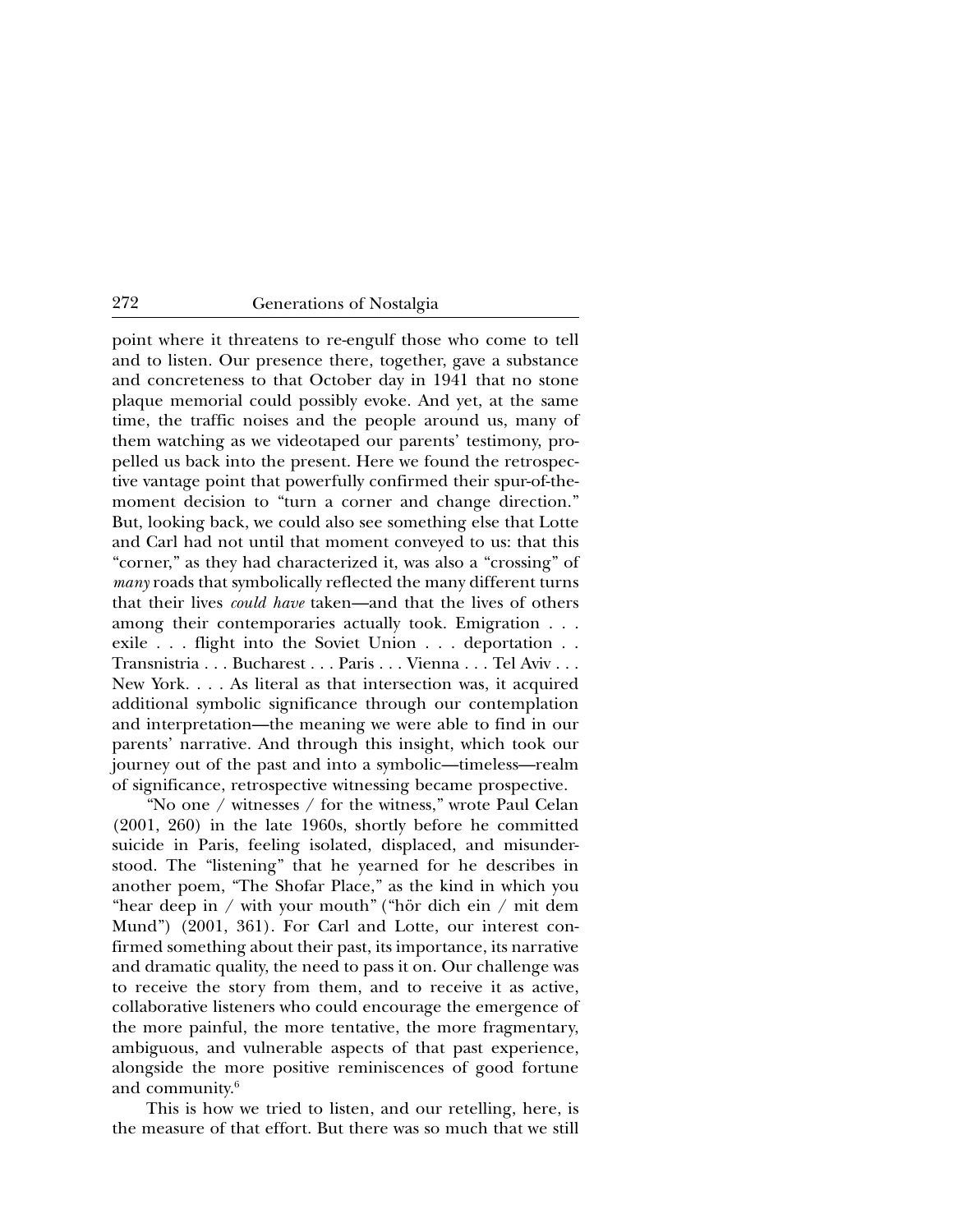don't know and did not get. We never found the Wojnarowiczgasse where they took refuge in a villa in the ghetto. Although we walked and searched, no street corresponded to the old map and, surprisingly, neither Lotte nor Carl was able to identify the house in the general neighborhood. We never went back to the courthouse where Lotte and Carl received their dispensation, permitting them to marry. At the last minute we were too tired to make one more detour. And, during the next week, when we visited Carl's sister Lilly in Germany and went over the same moments with her, she remembered them somewhat differently, again qualifying the solidity that the narrative had acquired during our visit.

Mostly, we wonder, given our presence as an audience, how much was the narrative ruled by the desire for sequence, drama, and closure, the elements that make a good story? We became sensitive to its multiple happy endings: Carl and Lotte were able to marry, they received their authorizations, the boss was very nice, their authorizations were not rescinded. To what degree were the loose ends tied up, the *i*'s dotted, for our benefit? We found that, on site, their previously more triumphalist narrative of courage, ingenuity, and survival was interrupted by other conflicting memories—a soldier standing by the door, the burden of having to care for eleven people, their fear and ill health. And yet, there were also community, humor, small moments of celebration. The scene of narration allowed the enactment of contradiction and the emergence of disagreement in ways that we had not witnessed before.

#### **Generations of Memory**

We have come to see this intersection in Czernowitz, and the vicissitudes of telling and listening we enacted there, as a figure describing the different dimensions of nostalgia that we have been evoking in this paper. For Lotte and Carl—the first generation—the crossroads is a site of nostalgic return because it confirms their good fortune while highlighting their decisiveness and agency. It grounds the enabling moment that set a direction for their subsequent lives in a physical space. It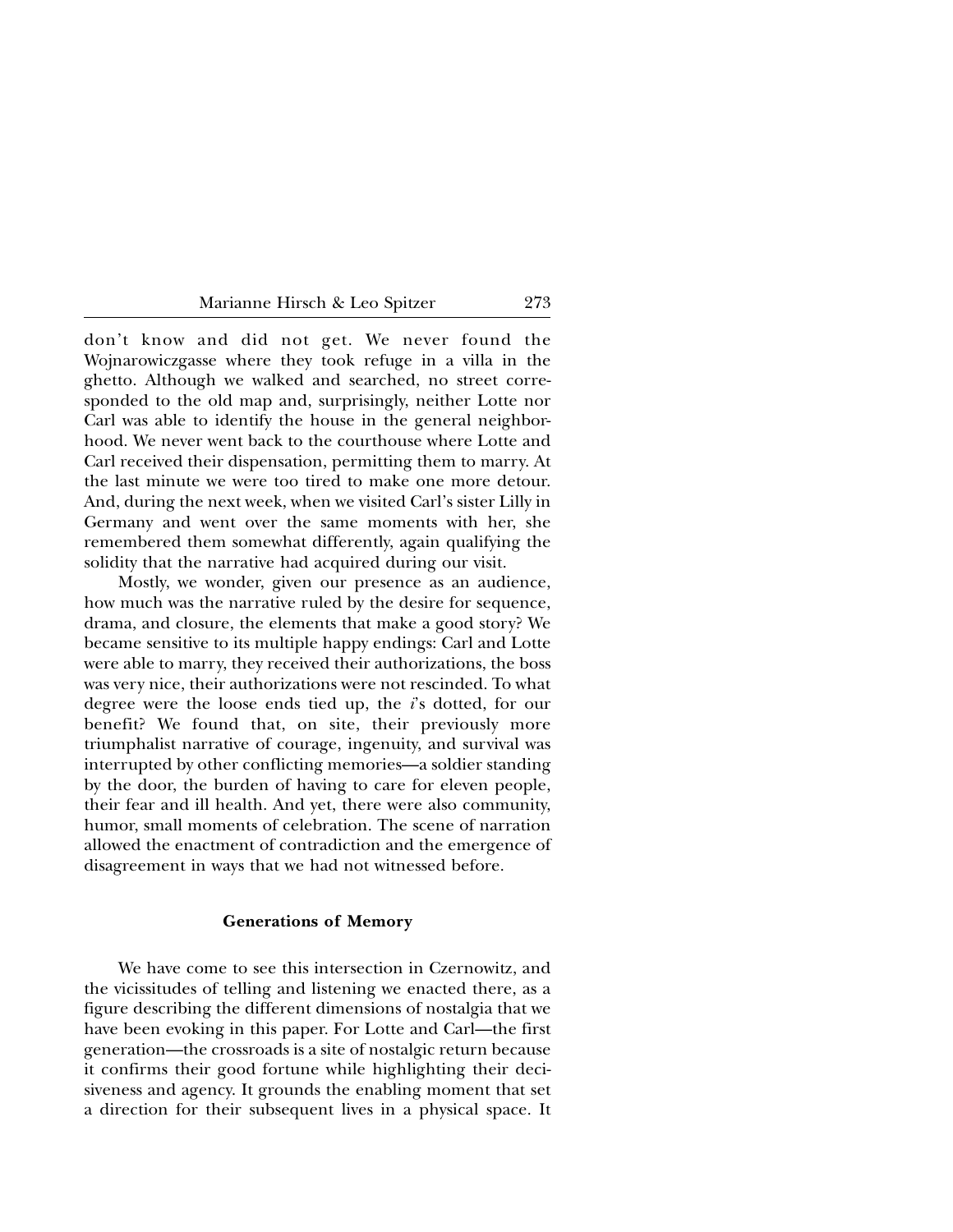enables them to hold on to their positive memories of Czernowitz. Simultaneously, it also concretizes traumatic memory—memorializing (in the very physical sense of that concept) their immeasurable loss and their mourning for those thousands of others who were forced to take the other turn. And for us, in the postmemorial generation, this crossroads is—paradoxically—an index for our ambivalent and rootless nostalgia. It is less a location than a transitional space where the encounter between generations, between past and present, between nostalgic and traumatic memory, can momentarily, effervescently, be staged. The crossroads is what we have come to think of as a "point of memory"—a point of intersection between time and space, personal and cultural recollection. Puncturing layers of erasure and oblivion, it opens a portal of discovery for those who return to find vestiges of a vanished past.

Children of refugees inherit their parents' knowledge of the fragility of place, their suspicion of the notion of home. The site of our encounter, where the fracture between eras was briefly closed, could not provide the soil where roots of belonging could ever again take hold. Still, at the crossroads in Czernowitz, telling and listening became a collaborative endeavor. "It would not have made sense to return except in this constellation," Lotte and Carl repeated again and again. "We would not have come without you."

> *Comparative Literature Program (MH) Department of History (LS) Dartmouth College Hanover, NH 03755 Marianne.G.Hirsch@dartmouth.edu Leo.Spitzer@dartmouth.edu*

# **Notes**

- 1. For historical and cultural background on Czernowitz, see Corbea-Hoisie (1998), Gold (1962), and Sternberg (1962).
- 2. On the concept of postmemory, see Hirsch (1997; 1998). For a somewhat different use of "post-memories," see Liss (1998).
- 3. The flourishing socialist and Zionist movements and the revival of Yiddish culture constituted other utopian alternatives to a political culture that discriminated against Jews.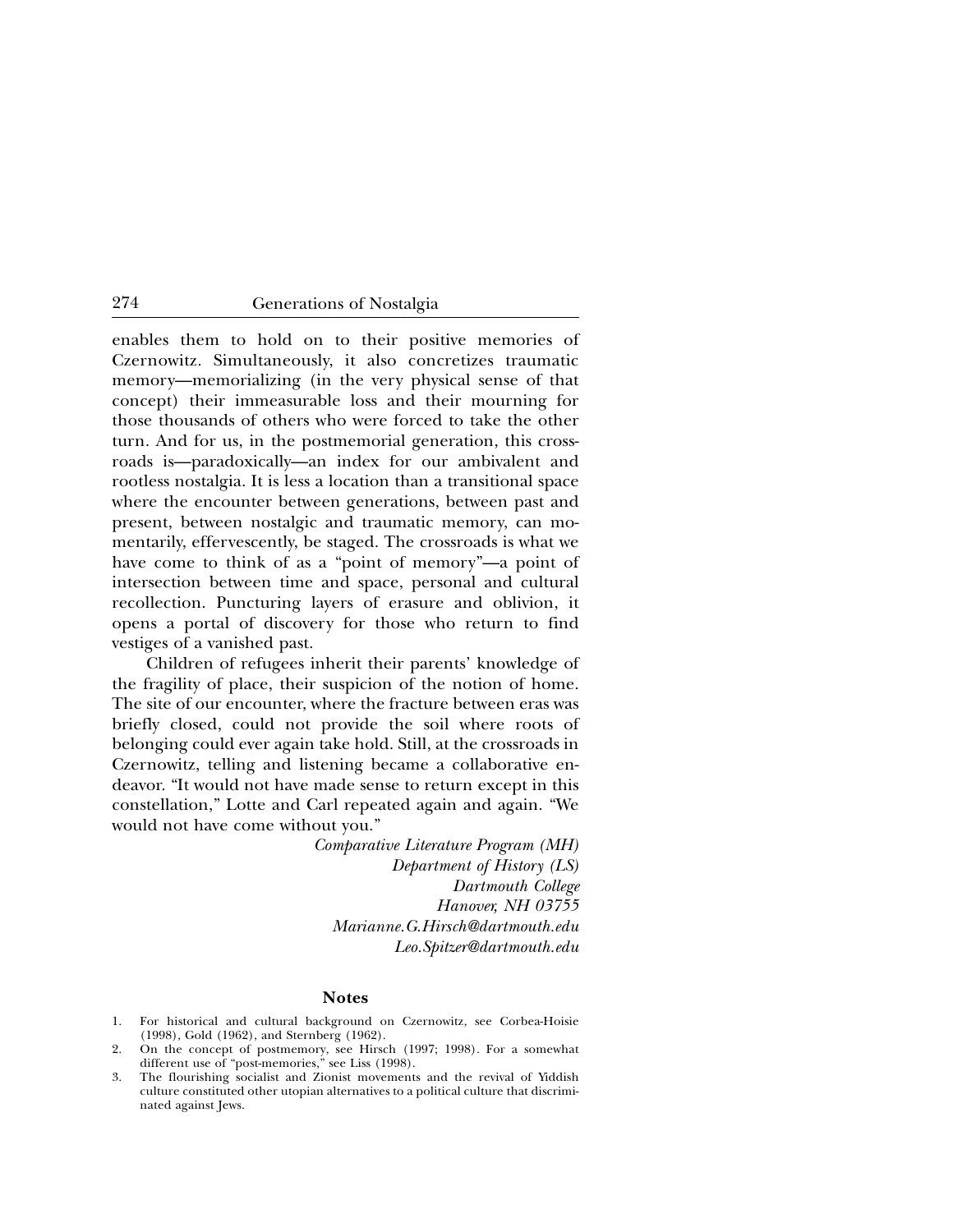- 4. In addition to Hofer's 1688 treatise, see Starobinski (1966), Lowenthal (1975), Davis (1979), Vromen (1993), Spitzer (1998, ch. 5), and Boym (2001, introduction and ch. 1).
- 5. On splitting, see Freud (1940) and Klein (1946). Lifton (1986) discusses the mechanism of "doubling" in perpetrators. On traumatic dissociation, see van der Kolk and van der Hart (1995), Caruth (1996), and Bal (1998). The notion of traumatic dissociation has recently been critiqued by Leys (2000) and Brison (2002).
- 6. On "active listening," see Barthes (1976). See also Laub (1992) on the listener's act of witnessing.

# **References**

- Bal, Mieke, Jonathan Crewe, and Leo Spitzer, eds. 1998. *Acts of Memory: Cultural Recall in the Present*. Hanover: University Press of New England.
- Bal, Mieke. 1999. *Quoting Caravaggio: Contemporary Art, Preposterous History*. Chicago: University of Chicago Press.
- Barthes, Roland. 1976. Listening. In *The Responsibility of Forms: Critical Essays on Music, Art, and Interpretation*. Trans. Richard Howard. Berkeley: University of California Press, 1991, pp. 245–60.

Boym, Svetlana. 2001. *The Future of Nostalgia*. New York: Basic Books.

- Brison, Susan J. 2002. *Aftermath: Violence and the Remaking of a Self*. Princeton: Princeton University Press.
- Caruth, Cathy, ed. 1995. *Trauma: Explorations in Memory*. Baltimore: Johns Hopkins University Press.

\_\_\_\_\_\_\_\_\_\_. 1996. *Unclaimed Experience: Trauma, Narrative, and History*. Baltimore: Johns Hopkins University Press.

- Celan, Paul. 2001. *Selected Poems and Prose of Paul Celan*. Trans. John Felstiner. New York: Norton.
- Corbea-Hoisie, Andrei, ed. 1998. *Jüdisches Städtebild Czernowitz* (The Jewish Cityscape of Czernowitz). Frankfurt am Main: Jüdischer Verlag im Suhrkamp.

Davis, Fred. 1979. *Yearning for Yesterday*. New York: Free Press.

- Felstiner, John. 1995. *Paul Celan: Poet, Survivor, Jew*. New Haven: Yale University Press. Freud, Sigmund. 1940. The Splitting of the Ego in the Process of Defense. *S.E.*, 23:271–78.
- Gold, Hugo. 1962. *Geschichte der Juden in der Bukowina* (The History of Jews in Bukowina). 2 vols. Tel Aviv: Olamenu.
- Gottzmann, Carola, ed. 1991. *Unerkannt und (un)bekannt: Deutsche Literatur in mittelund Osteuropa* (Unrecognized and [Un]known: Jewish Literature in Central and Eastern Europe). Tübingen: Francke.
- Hirsch, Carl, and Lotte Hirsch. 1998. Videotaped interviews, Frankfurt, Germany; Chernivtsi, Ukraine. September 3–18.
- Hirsch, Marianne. 1997. *Family Frames: Photography, Narrative and Postmemory*. Cambridge, Mass.: Harvard University Press.

\_\_\_\_\_\_\_\_\_\_. 1998. Projected Memory: Holocaust Photographs in Personal and Public Fantasy. In Bal, Crewe, and Spitzer 1998, pp. 3–23.

- Hofer, Johannes. 1688. *Medical Dissertation on Nostalgia*. Trans. Carolyn K. Anspach. *Bulletin of the History of Medicine*, 2(1934):376–91.
- Hoffmann, Eva. 1989. *Lost in Translation: A Life in a New Language*. New York: Penguin Books.
- Ioanid, Radu. 2000. *The Holocaust in Romania: the Destruction of Jews and Gypsies under the Antonescu Regime, 1940–1944*. Chicago: Ivan Dee.
- Klein, Melanie. 1946. Notes on Some Schizoid Mechanisms. In *The Writings of Melanie Klein*. 4 vols. Ed. Roger Money-Kyrle et al. New York: Free Press. 3:1–24.
- Laub, Dori. 1992. Bearing Witness, or the Vicissitudes of Listening. In Shoshana Felman and Dori Laub, *Testimony: Crises of Witnessing in Literature, Psychoanalysis, and History*. New York: Routledge, pp. 57–74.